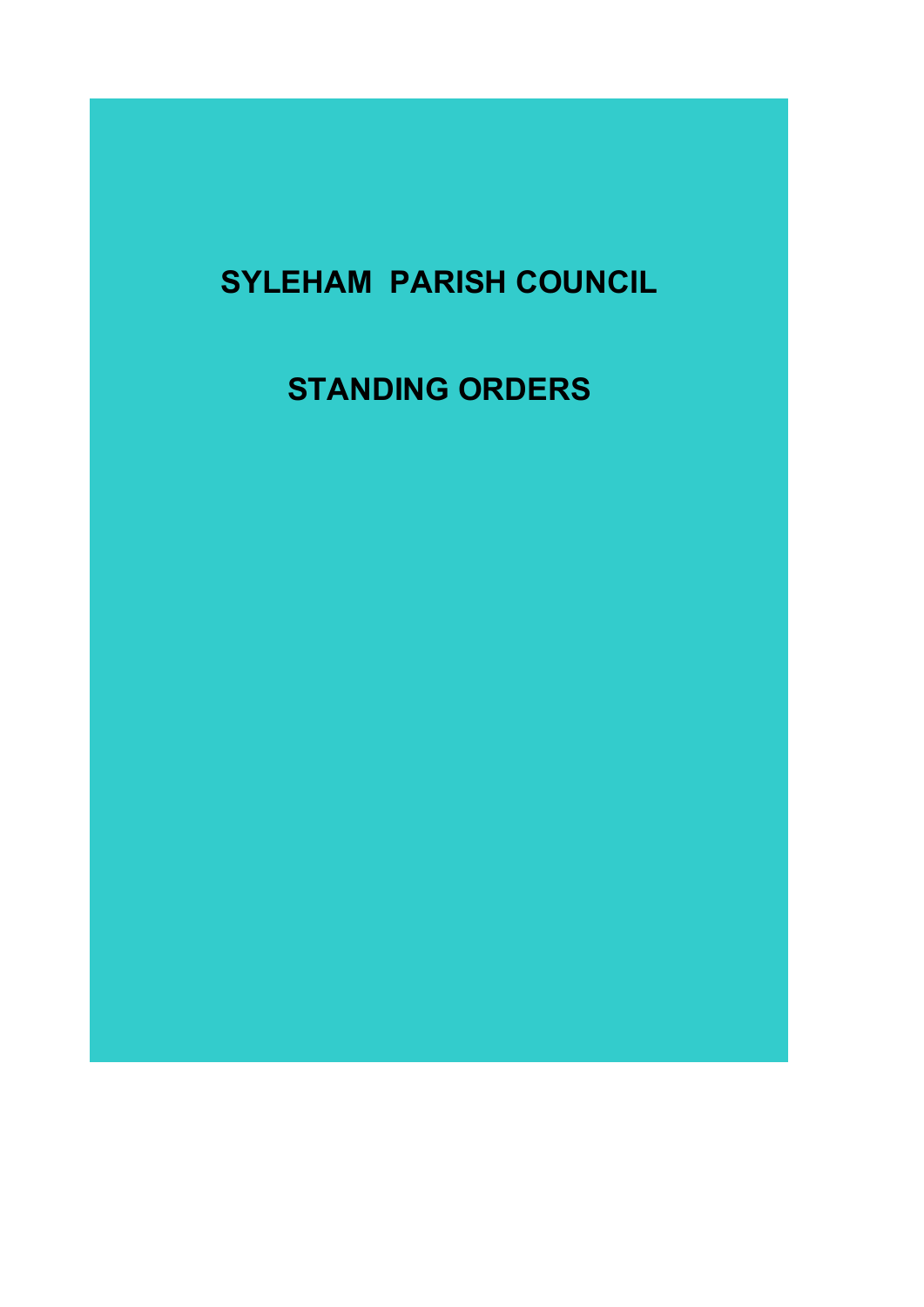# These Standing Orders were approved by Syleham Parish Council at its meeting on

9<sup>th</sup> November 2011

The Orders or parts of Orders printed in bold type are laid down by Acts of Parliament and are therefore compulsory. All the others are discretionary.

| Signatures: |  |
|-------------|--|
| Chairman    |  |
|             |  |

**Councillors** 

.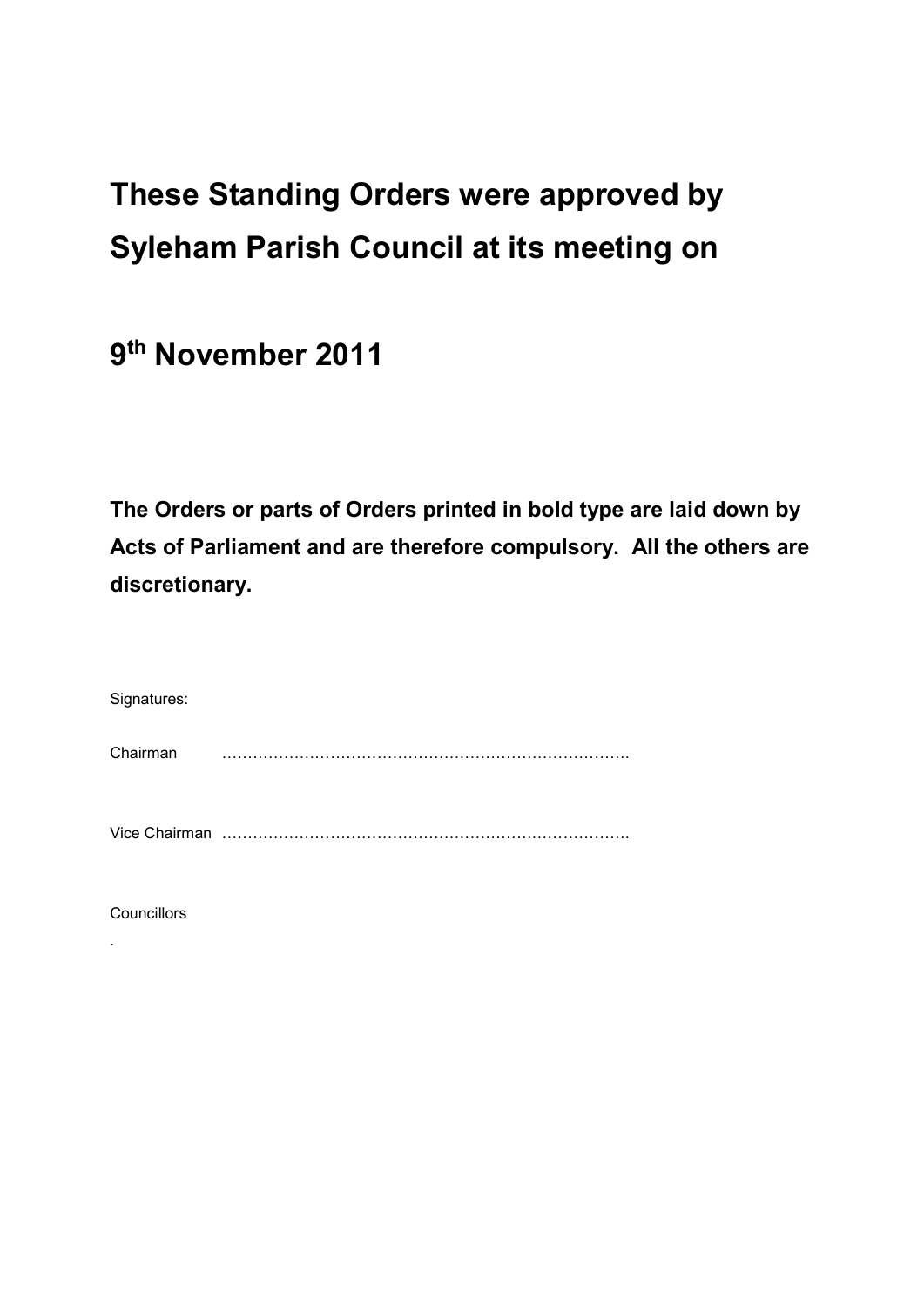### Index of model standing orders

| <b>Standing</b><br>order |                                                   |  | <b>Standing</b><br>order      |                                       |  |
|--------------------------|---------------------------------------------------|--|-------------------------------|---------------------------------------|--|
|                          |                                                   |  |                               |                                       |  |
| 1                        | Meetings                                          |  | 20                            | Estimates/precepts                    |  |
| $\overline{c}$           | <b>Ordinary Council meetings</b>                  |  | 21                            | Canvassing of and                     |  |
| 3                        | Proper Officer                                    |  |                               | recommendations by<br>councillors     |  |
| 4                        | Motions requiring written<br>notice               |  | 22                            | Inspection of documents               |  |
| 5                        | Motions not requiring<br>written notice           |  | 23                            | Unauthorised activities               |  |
| 6                        | Rules of debate                                   |  | 24                            | <b>Confidential business</b>          |  |
| $\overline{7}$           | Code of conduct (England<br>& Wales)              |  | 25                            | Power of well-being (England<br>only) |  |
| 8                        | Questions                                         |  |                               |                                       |  |
| 9                        | <b>Minutes</b>                                    |  |                               |                                       |  |
| 10                       | Disorderly conduct                                |  | 26                            | Freedom of Information Act<br>2000    |  |
| 11                       | Rescission of previous<br>resolutions             |  | 27                            | Relations with the press/media        |  |
| 12                       | Voting on appointments                            |  | 28                            | Liaison with County, District         |  |
| 13                       | Expenditure                                       |  |                               | and Unitary Councillors               |  |
| 14                       | Execution & sealing of legal<br>deeds             |  | 29                            | <b>Financial matters</b>              |  |
| 15                       | Committees                                        |  |                               |                                       |  |
| 16                       | Sub-committees<br>30<br>Extraordinary meetings    |  |                               | Variation, revocation and             |  |
| 17                       |                                                   |  | suspension of standing orders |                                       |  |
| 18                       | Advisory committees                               |  | 31                            | Standing orders to be given to        |  |
| 19                       | <b>Accounts and Financial</b><br><b>Statement</b> |  |                               | councillors                           |  |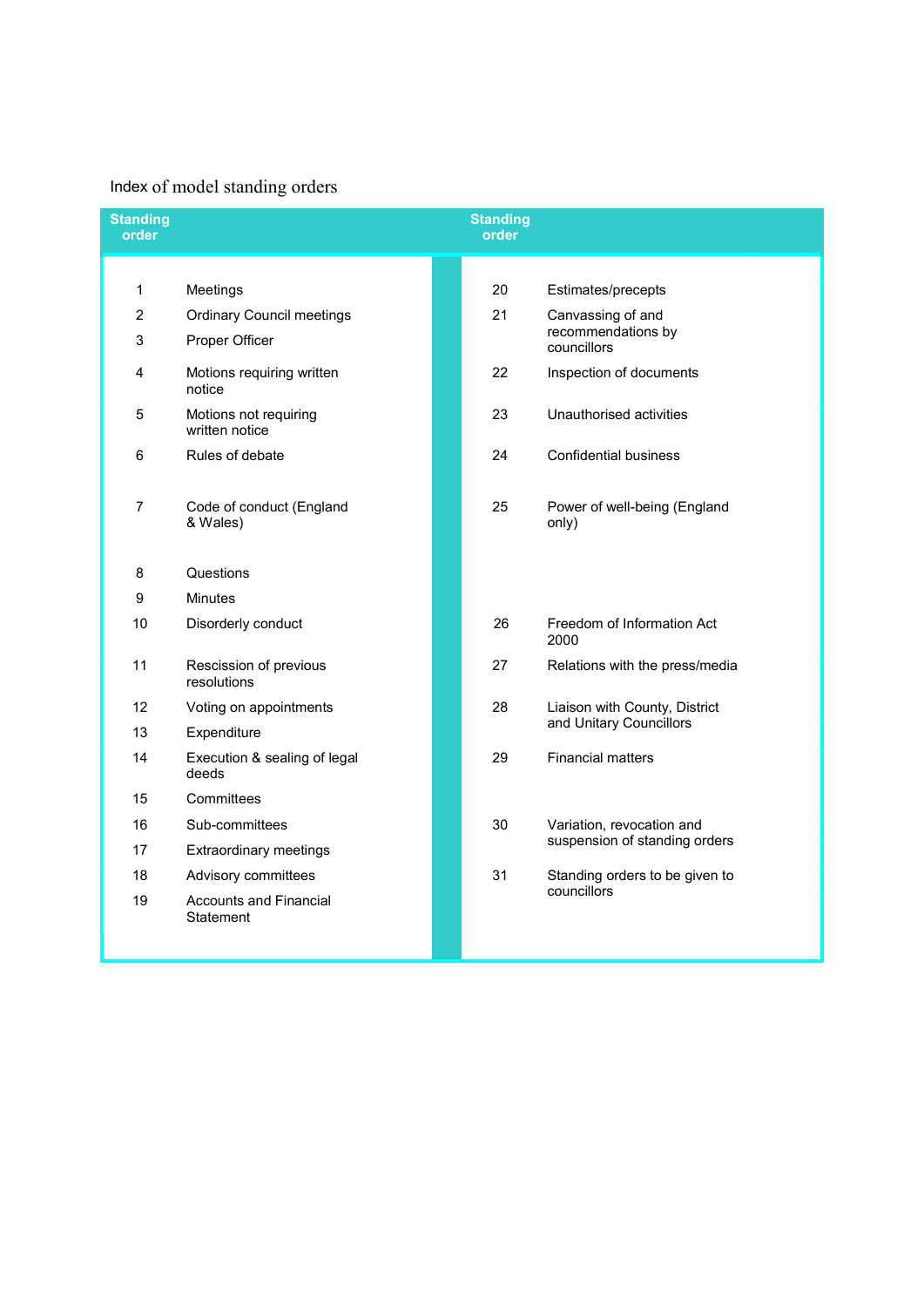## 1 Meetings

Mandatory for full Council meetings ● Mandatory for committee meetings Mandatory for sub-committee meetings

- a Meetings shall not take place in premises, which at the time of the meeting, are used for the supply of alcohol unless no other premises are available free of charge or at a reasonable cost.
- ● b When calculating the 3 clear days for notice of a meeting to councillors and the public, the day on which notice was issued, the day of the meeting, a Sunday, a day of the Christmas break, a day of the Easter break or of a bank holiday or a day appointed for public thanksgiving or mourning shall not count.
- ● c Meetings shall be open to the public unless their presence is prejudicial to the public interest by reason of the confidential nature of the business to be transacted or for other special reasons. The public's exclusion from part or all of a meeting shall be by a resolution which shall give reasons for the public's exclusion.
	- d Subject to standing order 1(c) above, members of the public are permitted to make representations, answer questions and give evidence in respect of any item of business included in the agenda.
	- e The period of time [which is at the Chairman's discretion] OR [which is designated for public participation in accordance with standing order 1(d) above] shall not exceed 15 minutes.
	- f Subject to standing order 1(e) above, each member of the public is entitled to speak once only in respect of business itemised on the agenda and shall not speak for more than 2 minutes.
	- g In accordance with standing order  $1(d)$  above, a question asked by a member of the public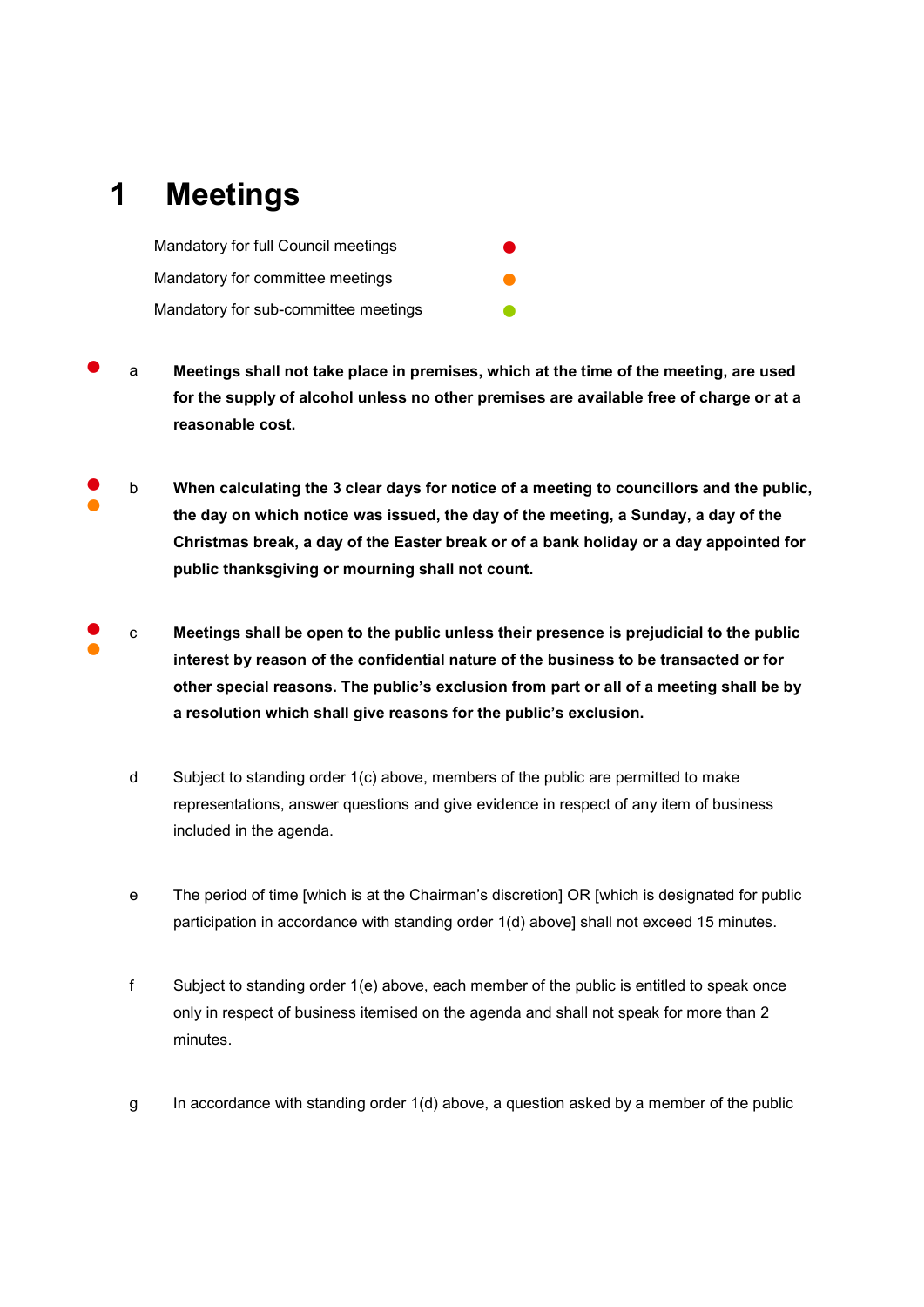during a public participation session at a meeting shall not require a response or debate.

- h In accordance with standing order  $1(q)$  above, the Chairman may direct that a response to a question posed by a member of the public be referred to a Councillor for a oral response or to an employee for a written or oral response.
- i A record of a public participation session at a meeting shall be included in the minutes of that meeting.
- j [A person shall stand when requesting to speak and when speaking (except when a person has a disability or is likely to suffer discomfort)] OR [A person shall raise his hand when requesting to speak and stand when speaking (except when a person has a disability or is likely to suffer discomfort)]. The Chairman may at any time permit an individual to be seated when speaking.
- k Any person speaking at a meeting shall address his comments to the Chairman.
- l Only one person is permitted to speak at a time. If more than one person wishes to speak, the Chairman shall direct the order of speaking.
- ● m Photographing, recording, broadcasting or transmitting the proceedings of a meeting by any means is not permitted without the Council's prior (written) consent.
- ● n In accordance with standing order 1(c) above, the press shall be provided reasonable facilities for the taking of their report of all or part of a meeting at which they are entitled to be present.
- o Subject to standing orders which indicate otherwise, anything authorised or required to be done by, to or before the Chairman may in his absence be done by, to or before the Vice-Chairman (if any).
- p The Chairman, if present, shall preside at a meeting. If the Chairman is absent from a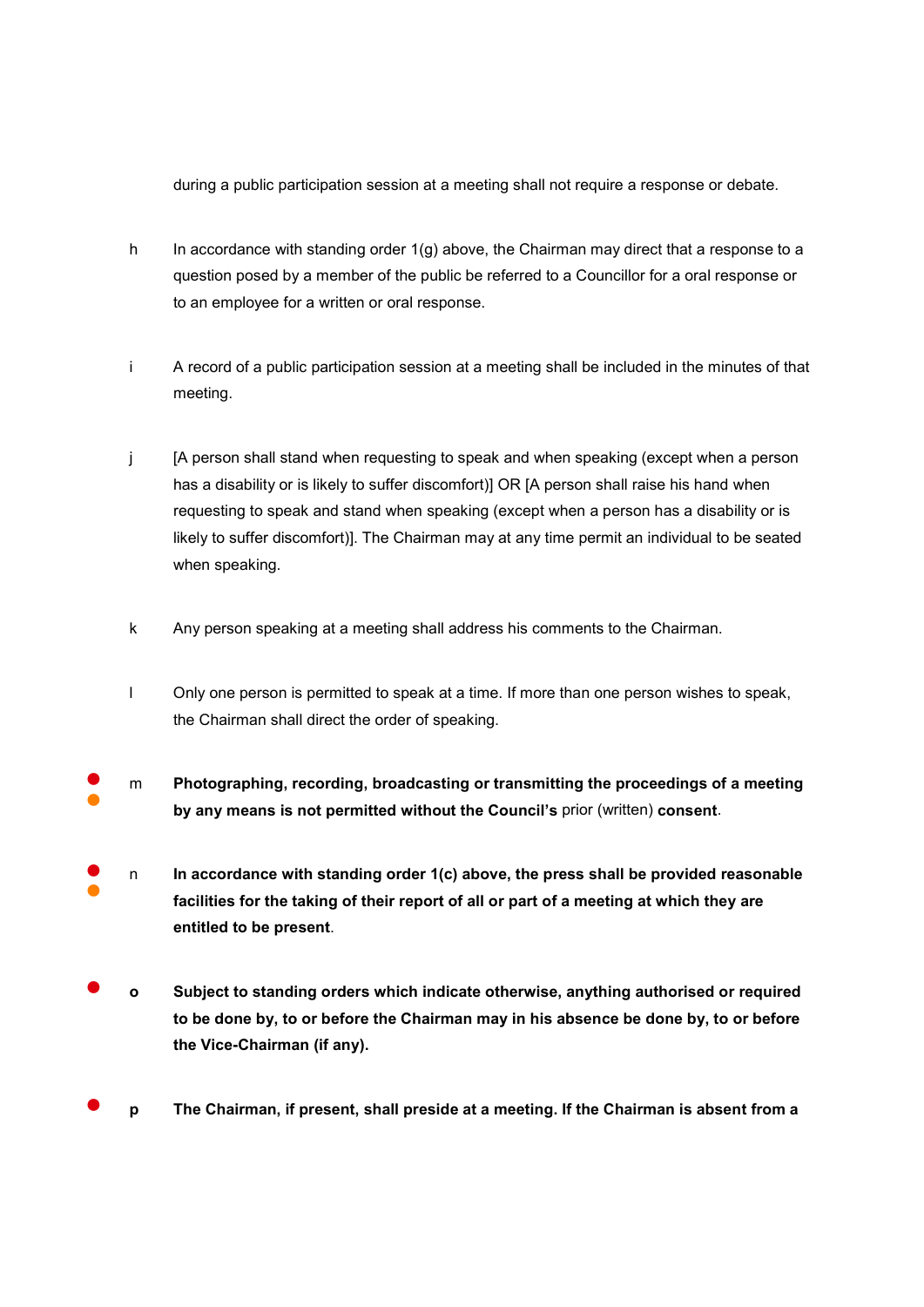meeting, the Vice-Chairman, if present, shall preside. If both the Chairman and the Vice-Chairman are absent from a meeting, a Councillor as chosen by the Councillors present at the meeting shall preside at the meeting.

- ● ● q Subject to model standing order 1 (y) below, all questions at a meeting shall be decided by a majority of the Councillors present and voting thereon.
- ● ● r The Chairman may give an original vote on any matter put to the vote, and in the case of an equality of votes may exercise his casting vote whether or not he gave an original vote. (See also standing orders 2 (i) and (j) below.)
- s Unless standing orders provide otherwise, voting on any question shall be by a show of hands. At the request of a Councillor, the voting on any question shall be recorded so as to show whether each councillor present and voting gave his vote for or against that question. Such a request shall be made before moving on to the next item of business on the agenda.
- ● ● t The minutes of a meeting shall record the names of councillors present and absent.
	- u If prior to a meeting, a Councillor has submitted reasons for his absence at the meeting which is then approved by a resolution, such resolution shall be recorded in the minutes of the meeting at which the approval was given.
- ● ● v The code of conduct adopted by the Council shall apply to councillors in respect of the entire meeting.
- ● ● w An interest arising from the code of conduct adopted by the Council, the existence and nature of which is required to be disclosed by a Councillor at a meeting shall be recorded in the minutes. (See also standing orders 7 and 8 below.)
- $\times$  No business may be transacted at a meeting unless at least one third of the whole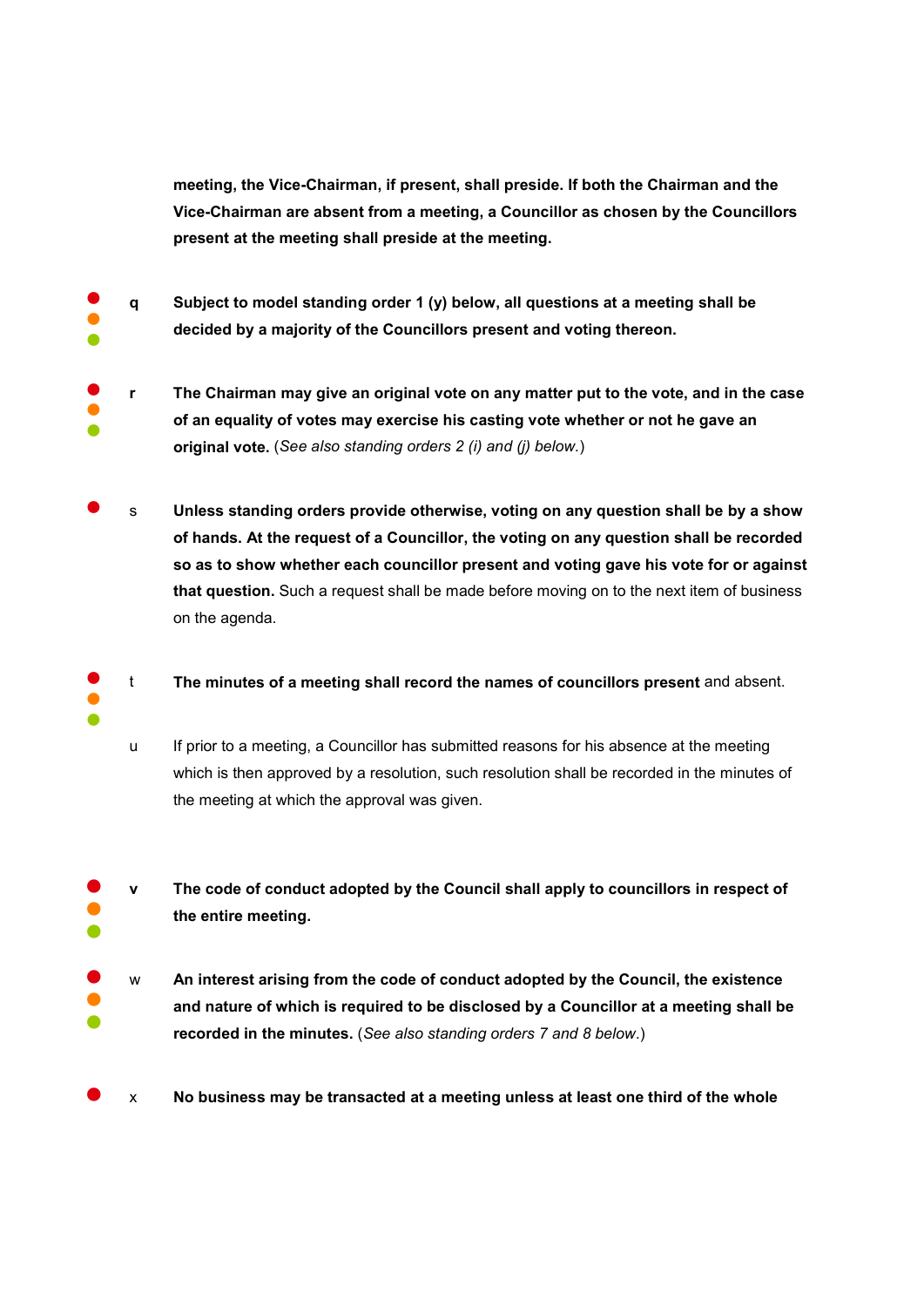number of members of the Council are present and in no case shall the quorum of a meeting be less than 3.

● ● ●

y If a meeting is or becomes inquorate no business shall be transacted and the meeting shall be adjourned. Any outstanding business of a meeting so adjourned shall be transacted at a following meeting.

z Meetings shall not exceed a period of 3 hours.

# 2 Ordinary Council meetings

See also standing order 1 above

- a In an election year, the annual meeting of the Council shall be held on or within 14 days following the day on which the new councillors elected take office.
- b In a year which is not an election year, the annual meeting of a Council shall be held on such day in May as the Council may direct.
- c If no other time is fixed, the annual meeting of the Council shall take place at 6pm.
- d In addition to the annual meeting of the Council, at least three other ordinary meetings shall be held in each year on such dates and times as the Council directs.
- e The election of the Chairman and Vice-Chairman (if any) of the Council shall be the first business completed at the annual meeting of the Council.
- f The Chairman of the Council, unless he has resigned or becomes disqualified, shall continue in office and preside at the annual meeting until his successor is elected at the next annual meeting of the Council.
- g The Vice-Chairman of the Council, if any, unless he resigns or becomes disqualified, shall hold office until immediately after the election of the Chairman of the Council at the next annual meeting of the Council.
- h In an election year, if the current Chairman of the Council has not been re-elected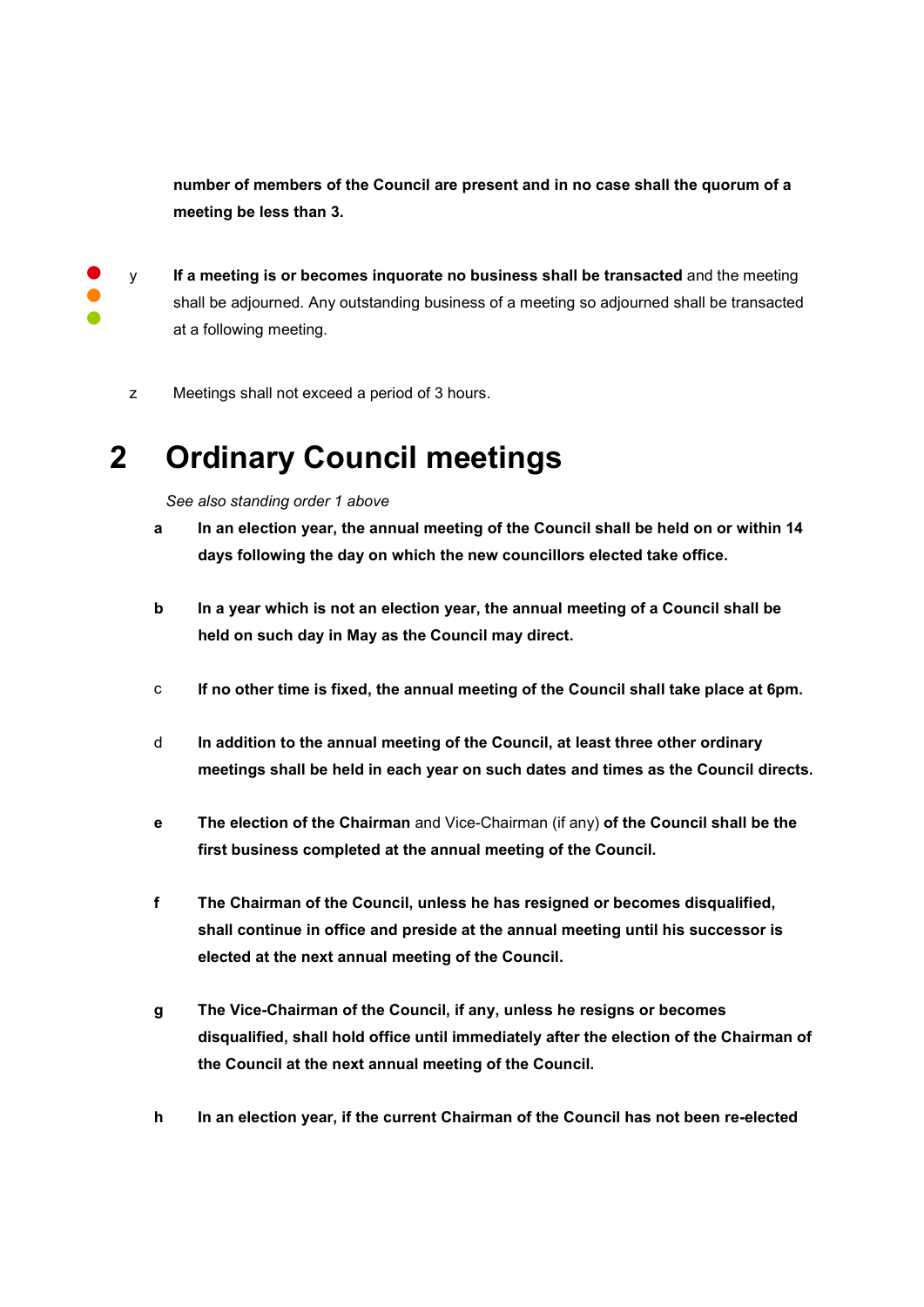as a member of the Council, he shall preside at the meeting until a successor Chairman of the Council has been elected. The current Chairman of the Council shall not have an original vote in respect of the election of the new Chairman of the Council but must give a casting vote in the case of an equality of votes.

- i In an election year, if the current Chairman of the Council has been re-elected as a member of the Council, he shall preside at the meeting until a new Chairman of the Council has been elected. He may exercise an original vote in respect of the election of the new Chairman of the Council and must give a casting vote in the case of an equality of votes.
- j Following the election of the Chairman of the Council and Vice-Chairman (if any) of the Council at the annual meeting of the Council, the order of business shall be as follows.
	- i. In an election year, delivery by councillors of their declarations of acceptance of office.
	- ii. Confirmation of the accuracy of the minutes of the last meeting of the Council and to receive and note minutes of and/or to determine recommendations made by committees.
	- iii. Review of delegation arrangements to committees, sub-committees, employees and other local authorities.
	- iv. Review of the terms of references for committees.
	- v. Receipt of nominations to existing committees.
	- vi. Appointment of any new committees, confirmation of the terms of reference, the number of members (including, if appropriate, substitute councillors) and receipt of nominations to them.
	- vii. Review and adoption of appropriate standing orders and financial regulations.
	- viii. Review of arrangements, including any charters, with other local authorities and review of contributions made to expenditure incurred by other local authorities.
	- ix. Review of representation on or work with external bodies and arrangements for reporting back.
	- x. (England) In a year of elections, if a Council's period of eligibility to exercise the power of well being expired the day before the annual meeting, to review and make arrangements to reaffirm eligibility.
	- xi. Review of inventory of land and assets including buildings and office equipment.
	- xii. Review and confirmation of arrangements for insurance cover in respect of all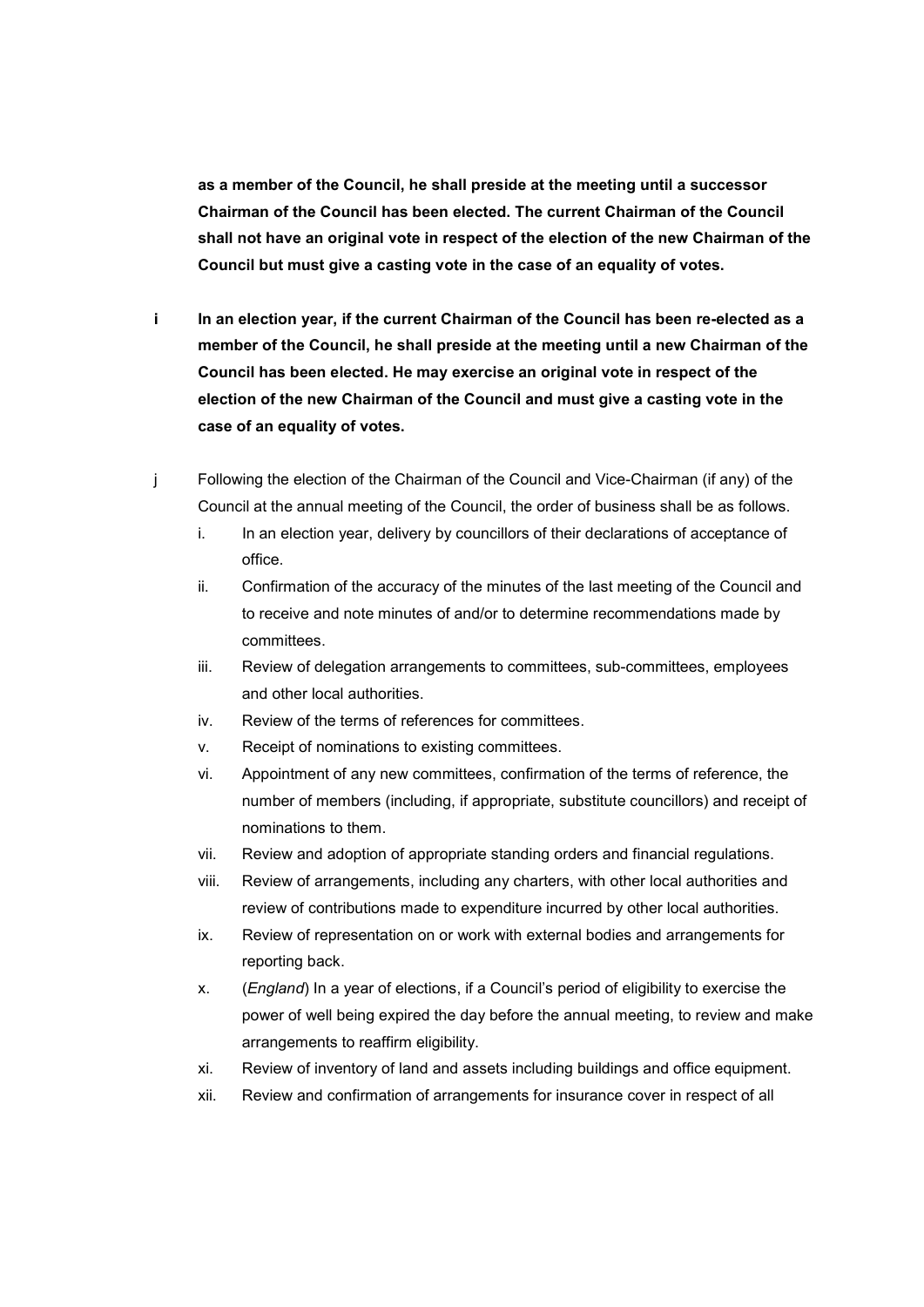insured risks.

- xiii. Review of the Council's and/or employees' memberships of other bodies.
- xiv. Establishing or reviewing the Council's complaints procedure.
- xv. Establishing or reviewing the Council's procedures for handling requests made under the Freedom of Information Act 2000 and the Data Protection Act 1998.
- xvi. Establishing or reviewing the Council's policy for dealing with the press/media
- xvii. Setting the dates, times and place of ordinary meetings of the full Council for the year ahead.

### 3 Proper Officer

- a The Council's Proper Officer shall be either (i) the clerk or such other employee as may be nominated by the Council from time to time or (ii) such other employee appointed by the Council to undertake the role of the Proper Officer during the Proper Officer's absence. The Proper Officer and the employee appointed to act as such during the Proper Officer's absence shall fulfil the duties assigned to the Proper Officer in standing orders.
- b The Council's Proper Officer shall do the following.
	- i. [Sign and serve on councillors by delivery or post at their residences a summons confirming the time, date, venue and the agenda of a meeting of the Council and a meeting of a committee and sub-committee at least 3 clear days before the meeting.]

OR

[Upon the Council having first resolved that service of summons on councillors confirming the time, date, venue and the agenda for a meeting by delivery or post at their residences at least 3 clear days before a meeting is not expedient electronically serve on councillors a summons confirming the time, date, venue and the agenda of a meeting of the Council and a meeting of a committee and a subcommittee at least 3 clear days before the meeting provided any such email contains the electronic signature and title of the Proper Officer].

ii. Give public notice of the time, date, venue and agenda at least 3 clear days before a meeting of the Council or a meeting of a committee or a sub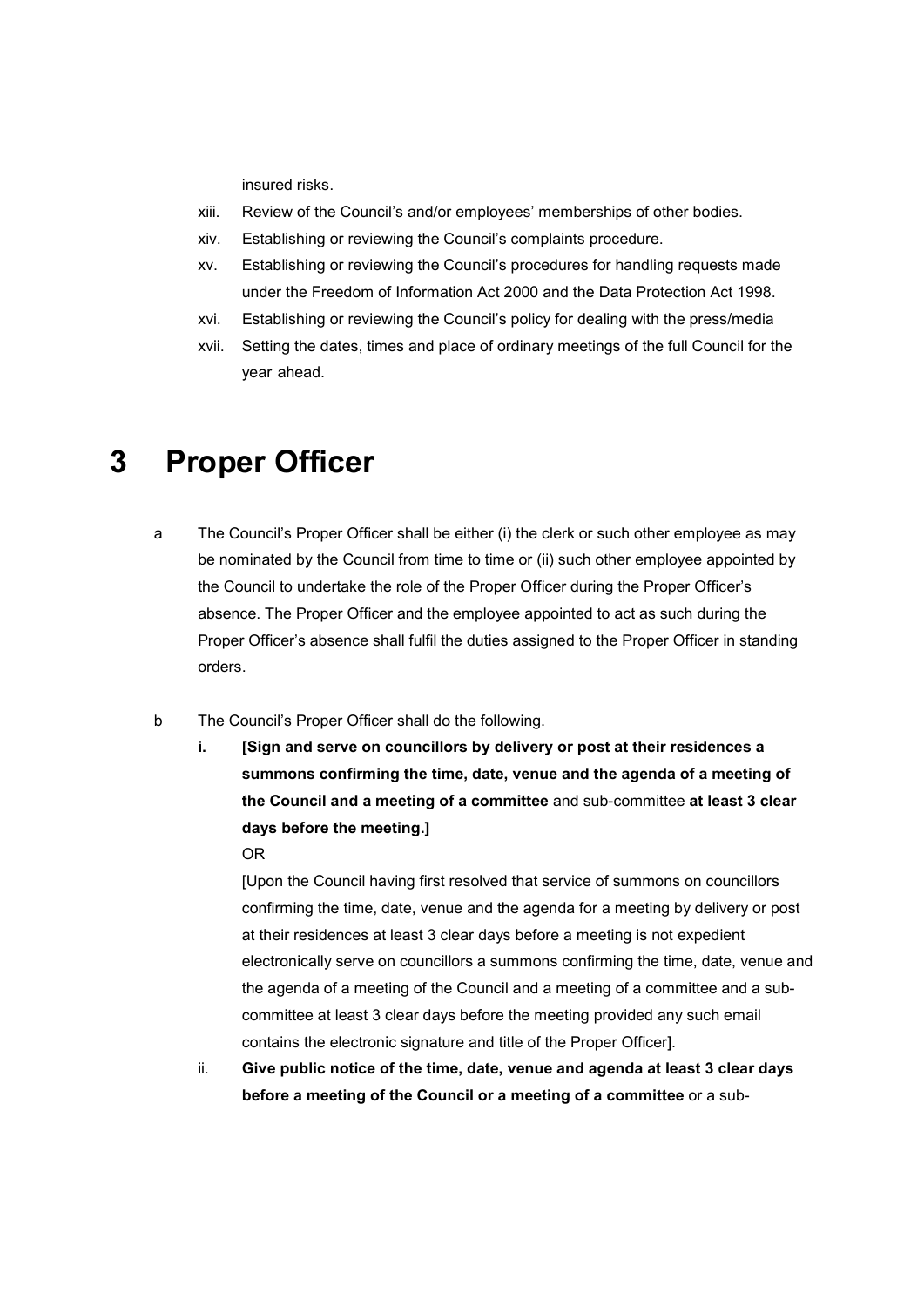committee (provided that the public notice with agenda of an extraordinary meeting of the Council convened by councillors is signed by them).

- iii. Subject to standing orders  $4(a)$ –(e) below, include in the agenda all motions in the order received unless a councillor has given written notice at least 3 days before the meeting confirming his withdrawal of it.
- iv. Convene a meeting of full Council for the election of a new Chairman of the Council, occasioned by a casual vacancy in his office, in accordance with standing order [3(b)i] OR [3(b)ii] above.
- v. Make available for inspection the minutes of meetings.
- vi. Receive and retain copies of byelaws made by other local authorities.
- vii. Receive and retain declarations of acceptance of office from councillors.
- viii. Retain a copy of every councillor's register of interests and any changes to it and keep copies of the same available for inspection.
- ix. Keep proper records required before and after meetings;
- x. Process all requests made under the Freedom of Information Act 2000 and Data Protection Act 1998, in accordance with and subject to the Council's procedures relating to the same.
- xi. Receive and send general correspondence and notices on behalf of the Council except where there is a resolution to the contrary.
- xii. Manage the organisation, storage of and access to information held by the Council in paper and electronic form.
- xiii. Arrange for legal deeds to be signed by 2 councillors] and witnessed (See also model standing orders 14(a) and (b).)
- xiv. Arrange for the prompt authorisation, approval, and instruction regarding any payments to be made by the Council in accordance with the Council's financial regulations.
- xv. Record every planning application notified to the Council and the Council's response to the local planning authority in a book for such purpose;
- xvi. Refer a planning application received by the Council to the Chairman or in his absence the Vice-Chairman of the Council within 2 working days of receipt to facilitate an extraordinary meeting if the nature of a planning application requires consideration before the next ordinary meeting of [the Council.
- xvii. Retain custody of the seal of the Council (if any) which shall not be used without a resolution to that effect.
- xviii. Action or undertake activity or responsibilities instructed by resolution or contained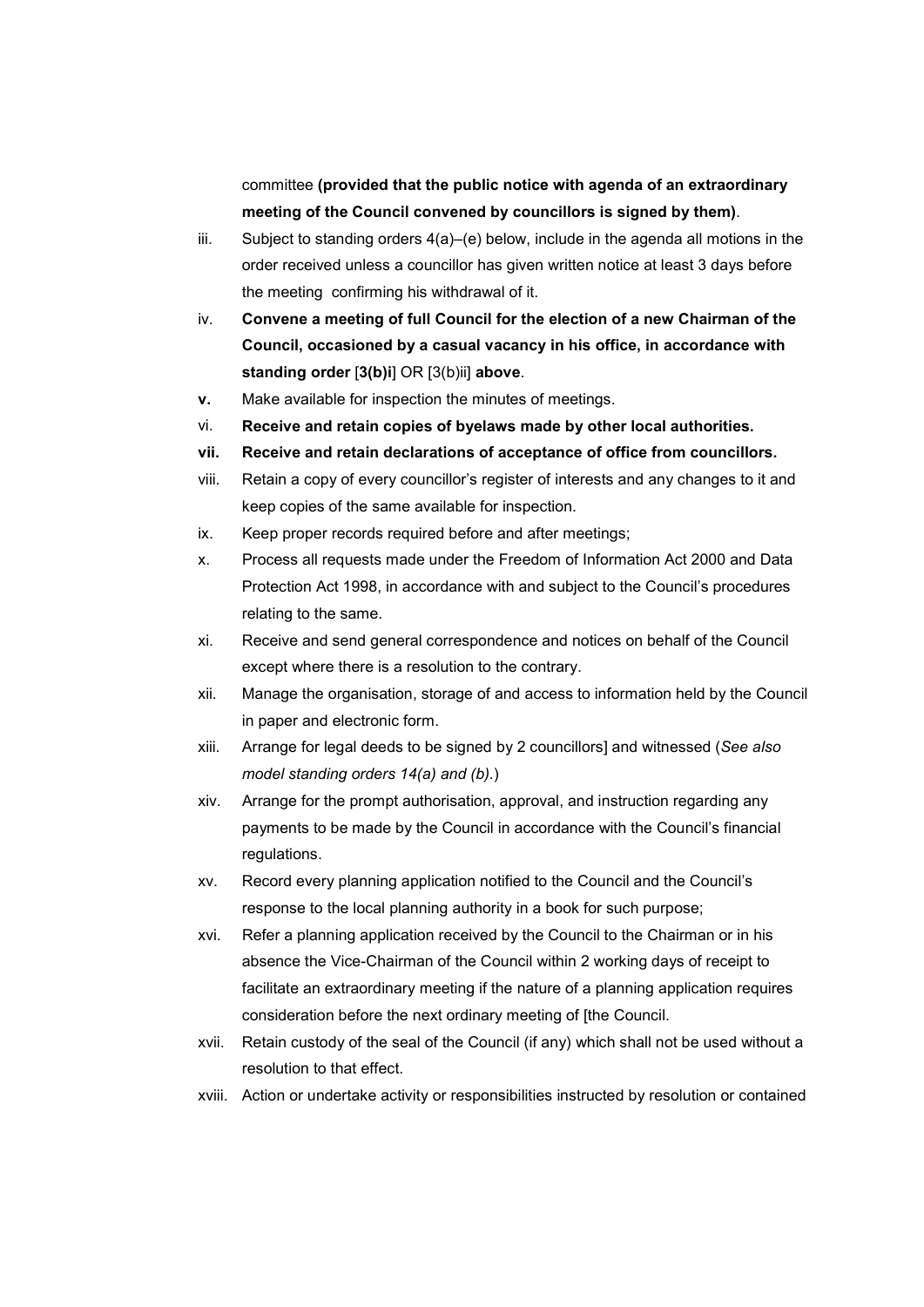in standing orders.

### 4 Motions requiring written notice

- a In accordance with standing order  $3(b)(iii)$  above, no motion may be moved at a meeting unless it is included in the agenda and the mover has given written notice of its wording to the Council's Proper Officer at least 7 clear days before the next meeting.
- b The Proper Officer may, before including a motion in the agenda received in accordance with standing order 4(a) above, correct obvious grammatical or typographical errors in the wording of the motion.
- c If the Proper Officer considers the wording of a motion received in accordance with standing order 4(a) above is not clear in meaning, the motion shall be rejected until the mover of the motion resubmits it in writing to the Proper Officer in clear and certain language at least 5 clear days before the meeting.
- d If the wording or nature of a proposed motion is considered unlawful or improper, the Proper Officer shall consult with the Chairman of the forthcoming meeting or, as the case may be, the Councillors who have convened the meeting, to consider whether the motion shall be included or rejected in the agenda.
- e Having consulted the Chairman or councillors pursuant to standing order 4(d) above, the decision of the Proper Officer as to whether or not to include the motion in the agenda shall be final.
- f Notice of every motion received in accordance with the Council's standing orders shall be numbered in the order received and shall be entered in a book, which shall be open to inspection by all councillors.
- g Every motion rejected in accordance with the Council's standing orders shall be duly recorded with a note by the Proper Officer giving reasons for its rejection in a book for that purpose, which shall be open to inspection by all councillors.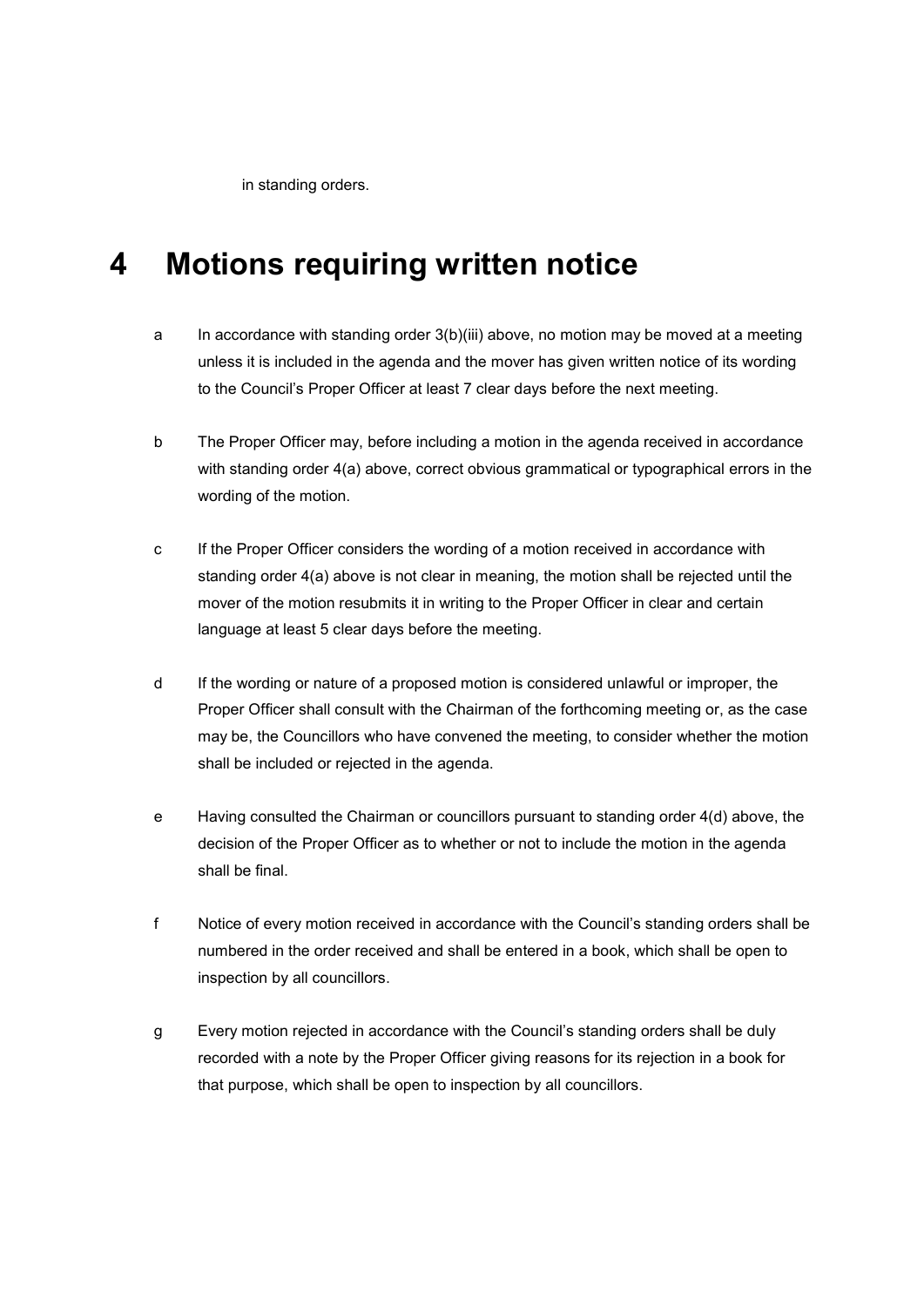h Every motion and resolution shall relate to the Council's statutory functions, powers and lawful obligations or shall relate to an issue which specifically affects the Council's area or its residents.

### 5 Motions not requiring written notice

- a Motions in respect of the following matters may be moved without written notice.
	- i. To appoint a person to preside at a meeting.
	- ii. To approve the absences of councillors.
	- iii. To approve the accuracy of the minutes of the previous meeting.
	- iv. To correct an inaccuracy in the minutes of the previous meeting.
	- v. To dispose of business, if any, remaining from the last meeting.
	- vi. To alter the order of business on the agenda for reasons of urgency or expedience.
	- vii. To proceed to the next business on the agenda.
	- viii. To close or adjourn debate.
	- ix. To refer by formal delegation a matter to a committee or to a sub-committee or an employee.
	- x. To appoint a committee or sub-committee or any councillors (including substitutes)thereto.
	- xi. To receive nominations to a committee or sub-committee.
	- xii. To dissolve a committee or sub-committee.
	- xiii. To note the minutes of a meeting of a committee or sub-committee.
	- xiv. To consider a report and/or recommendations made by a committee or a subcommittee or an employee.
	- xv. To consider a report and/or recommendations made by an employee, professional advisor, expert or consultant.
	- xvi. To authorise legal deeds [to be sealed by the Council's common seal] OR [signed by two councillors] and witnessed.

(See standing orders 14(a) and (b) below.)

- xvii. To authorise the payment of monies.
- xviii. To amend a motion relevant to the original or substantive motion under consideration which shall not have the effect of nullifying it.
- xix. To extend the time limit for speeches.
- xx. To exclude the press and public for all or part of a meeting.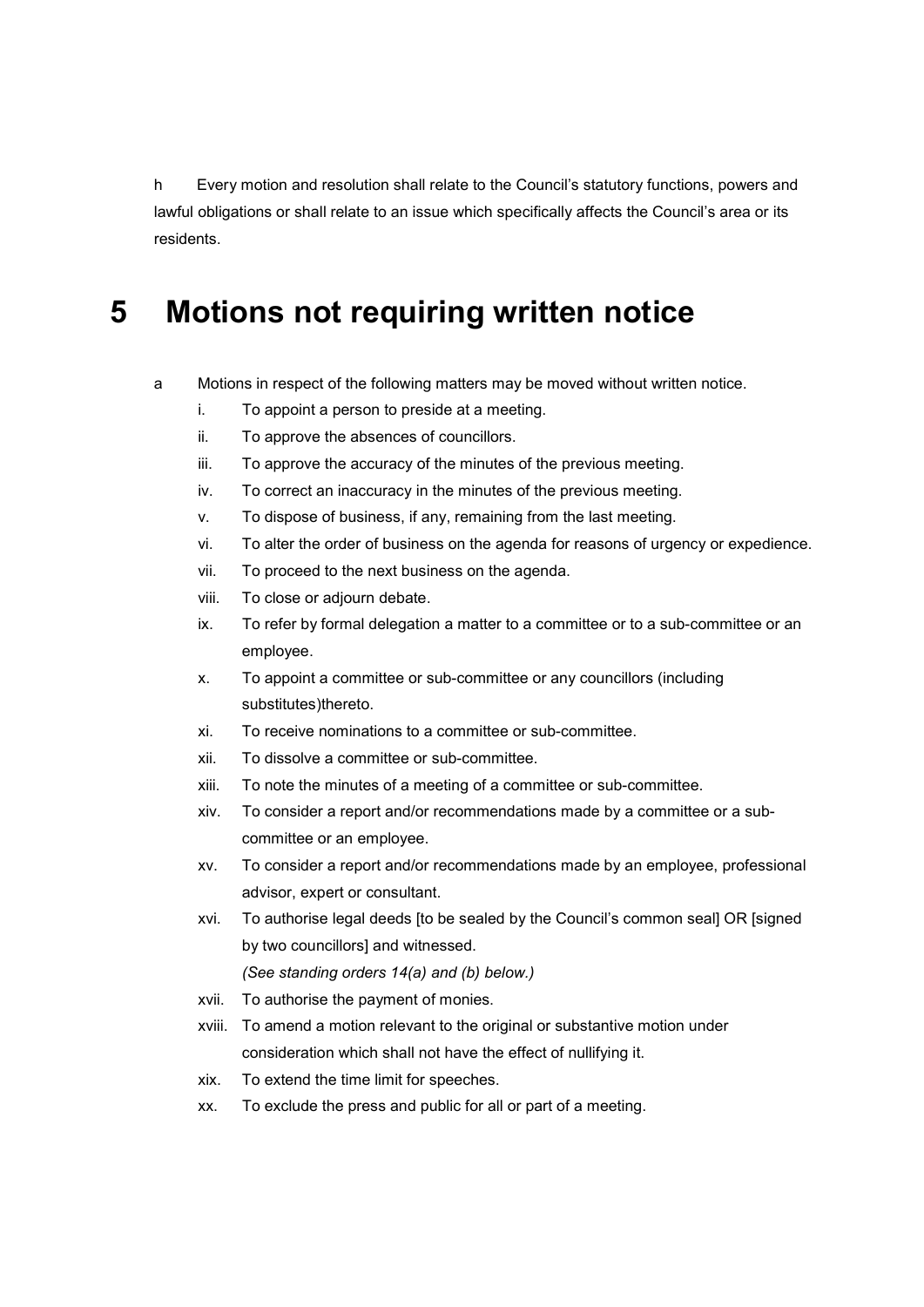- xxi. To silence or exclude from the meeting a Councillor or a member of the public for disorderly conduct.
- xxii. To give the consent of the Council if such consent is required by standing orders.
- xxiii. To suspend any standing order except those which are mandatory by law.
- xxiv. To adjourn the meeting.
- xxv. To appoint representatives to outside bodies and to make arrangements for those representatives to report back the activities of outside bodies.
- xxvi. To answer questions from councillors.
- b If a motion falls within the terms of reference of a committee or sub-committee or within the delegated powers conferred on an employee, a referral of the same may be made to such committee or sub-committee or employee provided that the Chairman may direct for it to be dealt with at the present meeting for reasons of urgency or expedience.

### 6 Rules of debate

- a Motions included in an agenda shall be considered in the order that they appear on the agenda unless the order is changed at the Chairman's direction for reasons of expedience.
- b Subject to standing orders 4(a)–(e) above, a motion shall not be considered unless it has been proposed and seconded.
- c Subject to standing order 3(b)(iii) above, a motion included in an agenda not moved by the councillor who tabled it, may be treated as withdrawn.
- d A motion to amend an original or substantive motion shall not be considered unless proper notice has been given after the original or substantive motion has been seconded and notice of such amendment, shall, if required by the Chairman, be reduced to writing and handed to the Chairman who shall determine the order in which they are considered.
- e A Councillor may move amendments to his own motion. If a motion has already been seconded, an amendment to it shall be with the consent of the seconder.
- f Any amendment to a motion shall be either: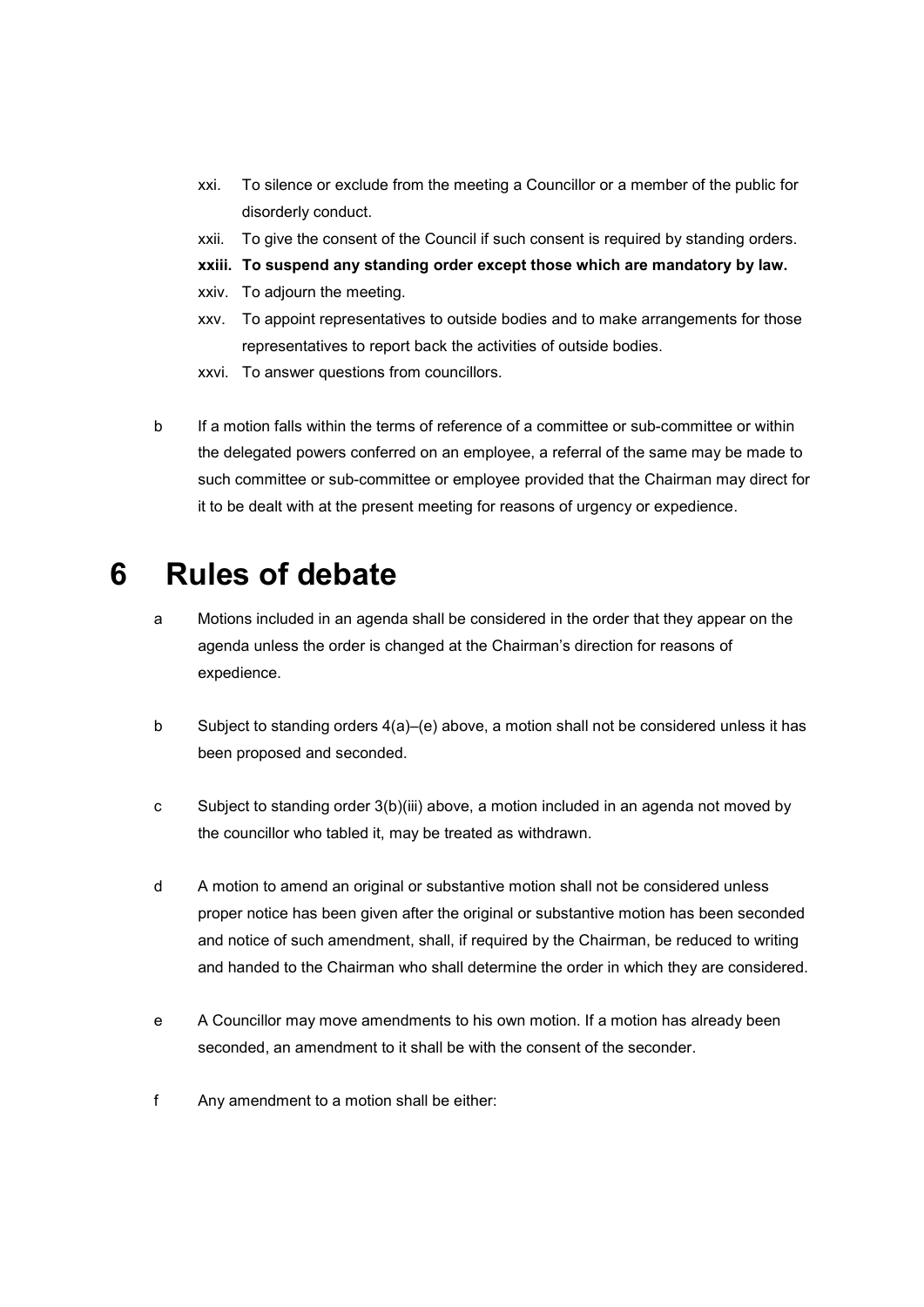- i. to leave out words;
- ii. to add words;
- iii. to leave out words and add other words.
- g A proposed or carried amendment to a motion shall not have the effect of rescinding the original or substantive motion under consideration.
- h Only one amendment shall be moved and debated at a time, the order of which shall be directed by the Chairman. No further amendment to a motion shall be moved until the previous amendment has been disposed of.
- i Subject to Standing Order 6(h) above, one or more amendments may be discussed together if the Chairman considers this expedient but shall be voted upon separately.
- j Pursuant to standing order 6(h) above, the number of amendments to an original or substantive motion, which may be moved by a councillor, is limited to one.
- k If an amendment is not carried, other amendments shall be moved in the order directed by the Chairman.
- I If an amendment is carried, the original motion, as amended, shall take the place of the original motion and shall become the substantive motion upon which any further amendment may be moved.
- m The mover of a motion or the mover of an amendment shall have a right of reply, not exceeding 5 minutes.
- n Where a series of amendments to an original motion are carried, the mover of the original motion shall have a right of reply in respect of the substantive motion at the very end of debate and immediately before it is put to the vote.
- o Subject to standing orders 6(m) and (n) above, a councillor may not speak further in respect of any one motion except to speak once on an amendment moved by another councillor or to make a point of order or to give a personal explanation.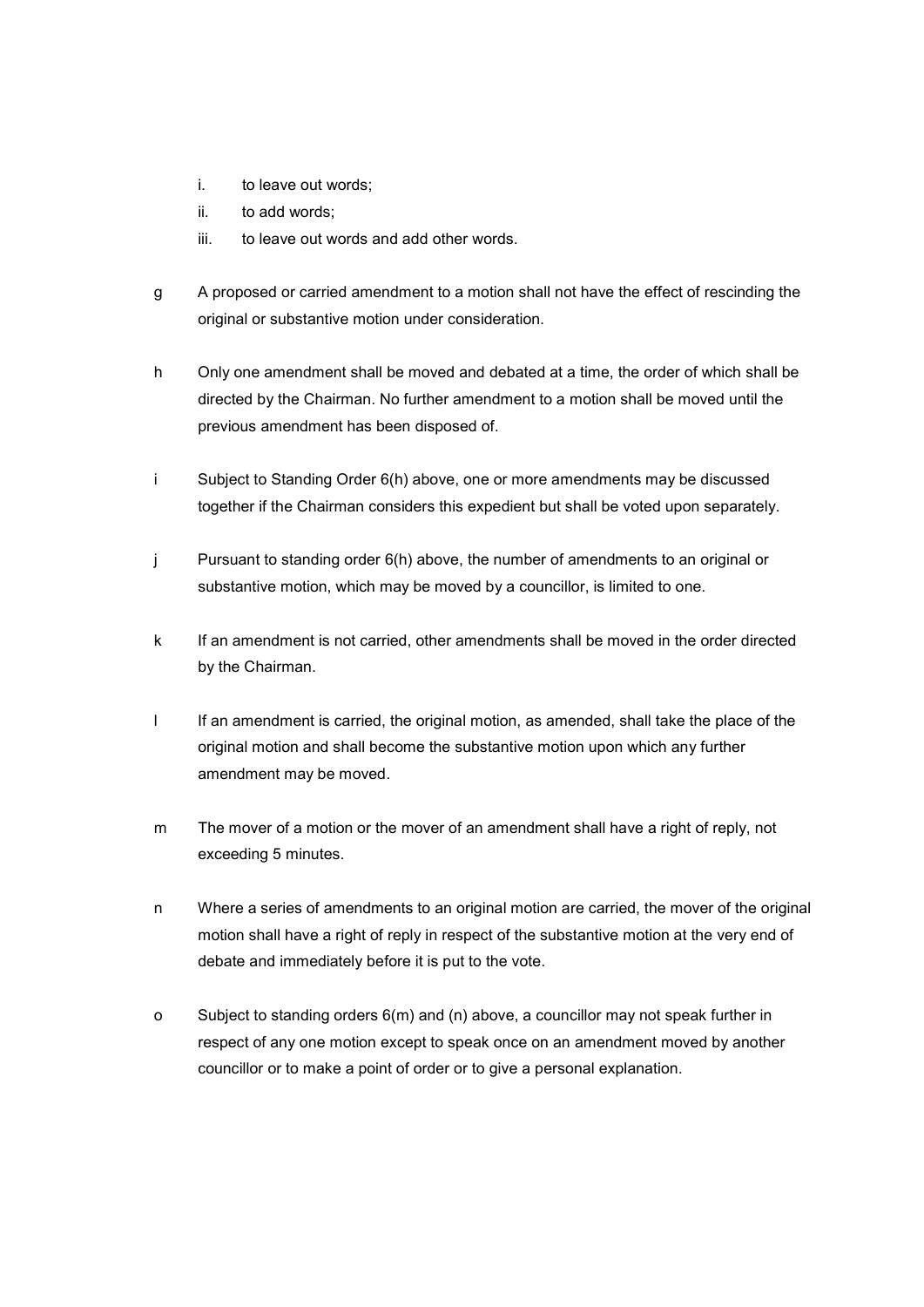- p During the debate of a motion, a councillor may interrupt only on a point of order or a personal explanation and the councillor who was interrupted shall stop speaking. A Councillor raising a point of order shall identify the standing order which he considers has been breached or specify the irregularity in the meeting he is concerned by.
- q A point of order shall be decided by the Chairman and his decision shall be final.
- r With the consent of the seconder and/or of the meeting, a motion or amendment may be withdrawn by the proposer. A councillor shall not speak upon the said motion or amendment unless permission for the withdrawal of the motion or amendment has been refused.
- s Subject to standing order 6(o) above, when a councillor's motion is under debate no other motion shall be moved except:
	- i. to amend the motion;
	- ii. to proceed to the next business;
	- iii. to adjourn the debate;
	- iv. to put the motion to a vote;
	- v. to ask a person to be silent or for him to leave the meeting;
	- vi. to refer a motion to a committee or sub-committee for consideration;
	- vii. to exclude the public and press;
	- viii. to adjourn the meeting;
	- ix. to suspend any standing order, except those which are mandatory.
- t In respect of standing order  $6(s)(iv)$  above, the Chairman shall first be satisfied that the motion has been sufficiently debated before it is seconded and put to the vote. The Chairman shall call upon the mover of the motion under debate to exercise or waive his right of reply and shall put the motion to the vote after that right has been exercised or waived. The adjournment of a debate or of the meeting shall not prejudice the mover's right of reply at the resumption.

# 7 Code of conduct (England)

See also model standing orders 1(d)–(i) above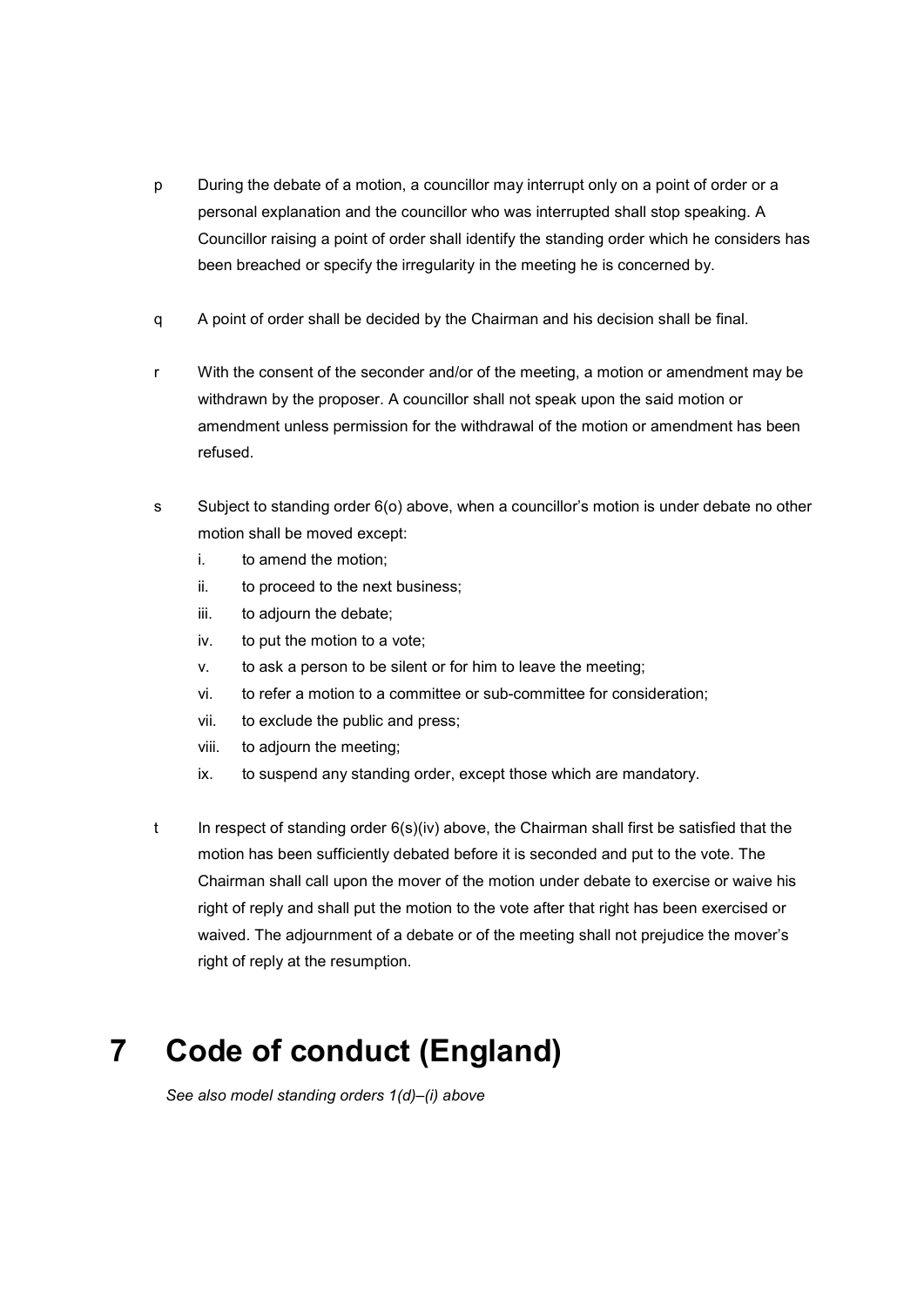#### A revised statutory code of conduct is expected to come into force in 2010

- a All councillors shall observe the code of conduct adopted by the Council.
- b All councillors shall undertake training in the code of conduct within 6 months of the delivery of their declaration of acceptance of office.
- c If paragraph 12(2) of the code of conduct contained in the Local Authorities (Model Code of Conduct) Order 2007 (SI No.1159) has been adopted by the Council or pursuant to relevant provisions in a statutory code of conduct in force at the time, councillors may exercise the rights contained in standing order 7(d) below only if members of the public are permitted to (i) make representations, (ii) answer questions and (iii) give evidence relating to the business being transacted.
- d Councillors with a prejudicial interest in relation to any item of business being transacted at a meeting may (i) make representations, (ii) answer questions and (iii) give evidence relating to the business being transacted but must, thereafter, leave the room or chamber.

### 8 Questions

- a A councillor may seek an answer to a question concerning any business of the Council provided 1 clear days notice of the question has been given to the Proper Officer.
- b Questions not related to items of business on the agenda for a meeting shall only be asked during the part of the meeting set aside for such questions.
- c Every question shall be put and answered without discussion.

### 9 Minutes

a If a copy of the draft minutes of a preceding meeting has been circulated to councillors no later than the day of service of the summons to attend the scheduled meeting they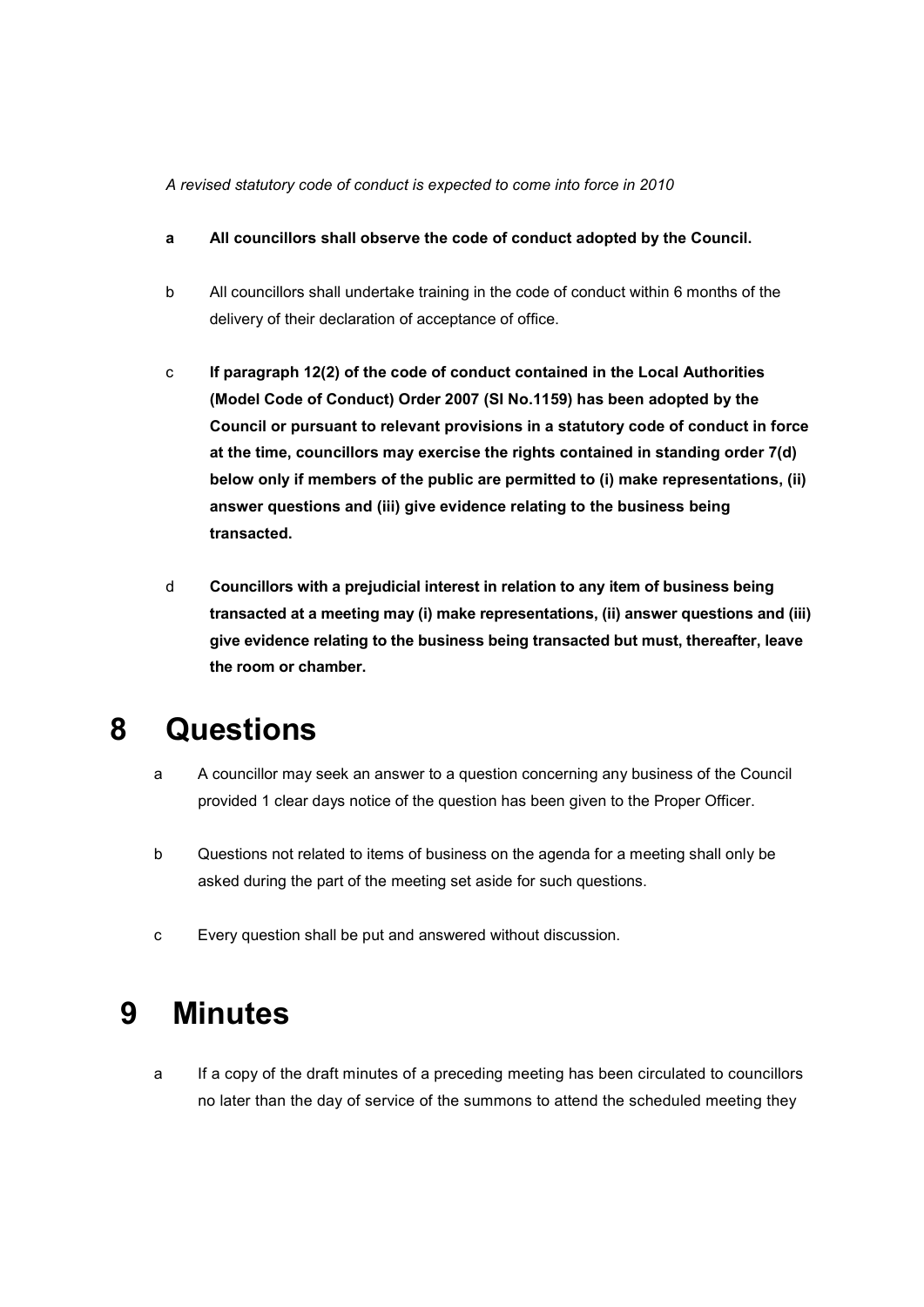shall be taken as read.

- b No discussion of the draft minutes of a preceding meeting shall take place except in relation to their accuracy. A motion to correct an inaccuracy in the minutes shall be raised in accordance with standing order 5(a)(iv) above.
- c Minutes, including any amendment to correct their accuracy, shall be confirmed by resolution and shall be signed by the Chairman of the meeting and stand as an accurate record of the meeting to which the minutes relate.
- d If the Chairman of the meeting does not consider the minutes to be an accurate record of the meeting to which they relate, he shall sign the minutes and include a paragraph in the following terms or to the same effect:

"The Chairman of this meeting does not believe that the minutes of the meeting of the  $( )$ held on [date] in respect of () were a correct record but his view was not upheld by the majority of the () and the minutes are confirmed as an accurate record of the proceedings."

e Upon a resolution which confirms the accuracy of the minutes of a meeting, any previous draft minutes or recordings of the meeting shall be destroyed.

### 10 Disorderly conduct

- a No person shall obstruct the transaction of business at a meeting or behave offensively or improperly.
- b If, in the opinion of the Chairman, there has been a breach of standing order 10(a) above, the Chairman shall express that opinion and thereafter any councillor (including the Chairman) may move that the person be silenced or excluded from the meeting, and the motion, if seconded, shall be put forthwith and without discussion.
- c If a resolution made in accordance with standing order 10(b) above, is disobeyed, the Chairman may take such further steps as may reasonably be necessary to enforce it and/or he may adjourn the meeting.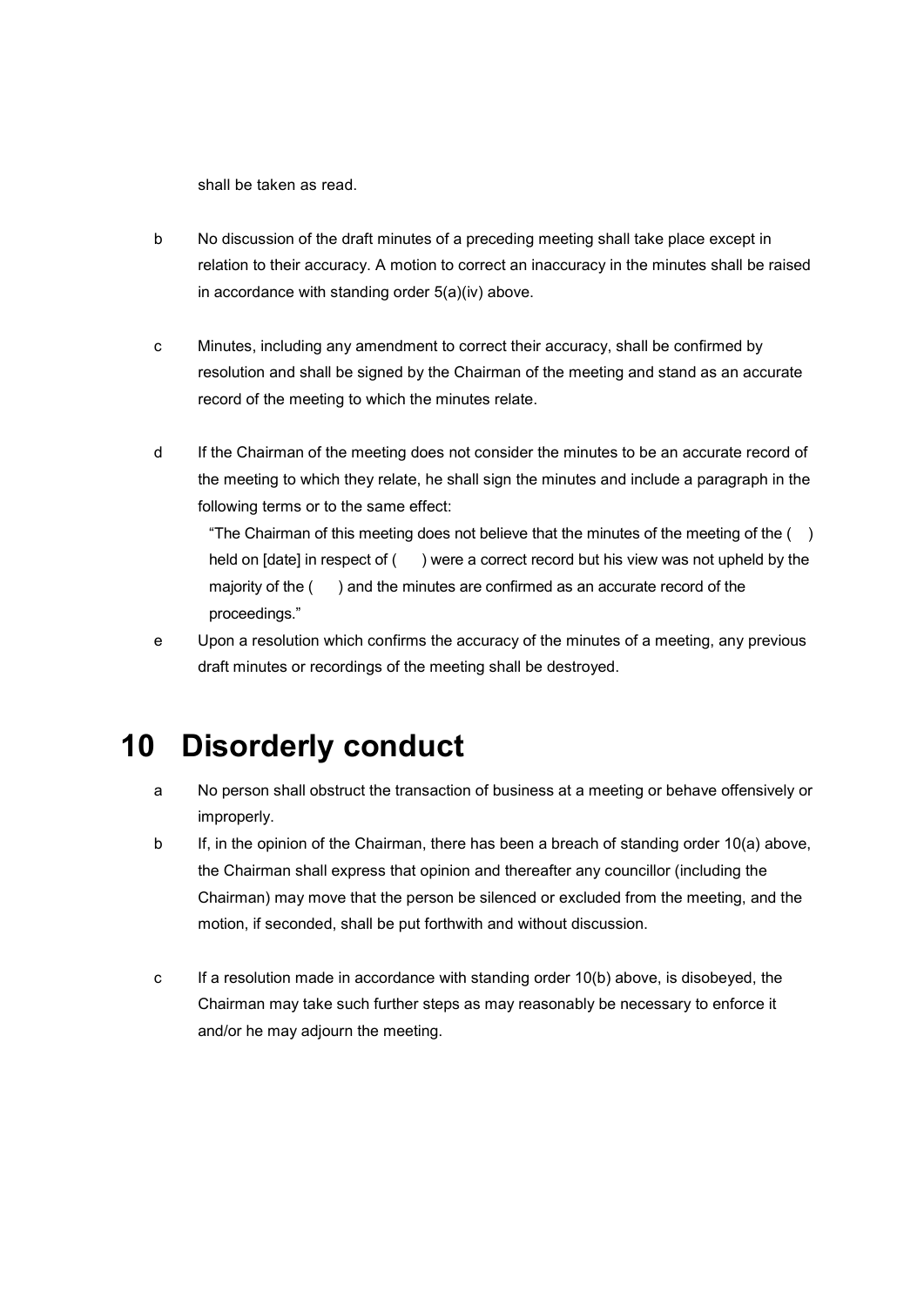## 11 Rescission of previous resolutions

- a A resolution (whether affirmative or negative) of the Council shall not be reversed within 6 months except either by a special motion, the written notice whereof bears the names of at least 4 councillors of the Council, or by a motion moved in pursuance of the report or recommendation of a committee.
- b When a special motion or any other motion moved pursuant to standing order 11(a) above has been disposed of, no similar motion may be moved within a further 6 months.

### 12 Voting on appointments

a Where more than 2 persons have been nominated for a position to be filled by the Council and none of those persons has received an absolute majority of votes in their favour, the name of the person having the least number of votes shall be struck off the list and a fresh vote taken. This process shall continue until a majority of votes is given in favour of one person. Any tie may be settled by the Chairman's casting vote.

### 13 Expenditure

- a Any expenditure incurred by the Council shall be in accordance with the Council's financial regulations.
- b The Council's financial regulations shall be reviewed once a year.
- c The Council's financial regulations may make provision for the authorisation of the payment of money in exercise of any of the Council's functions to be delegated to a committee, sub-committee or to an employee.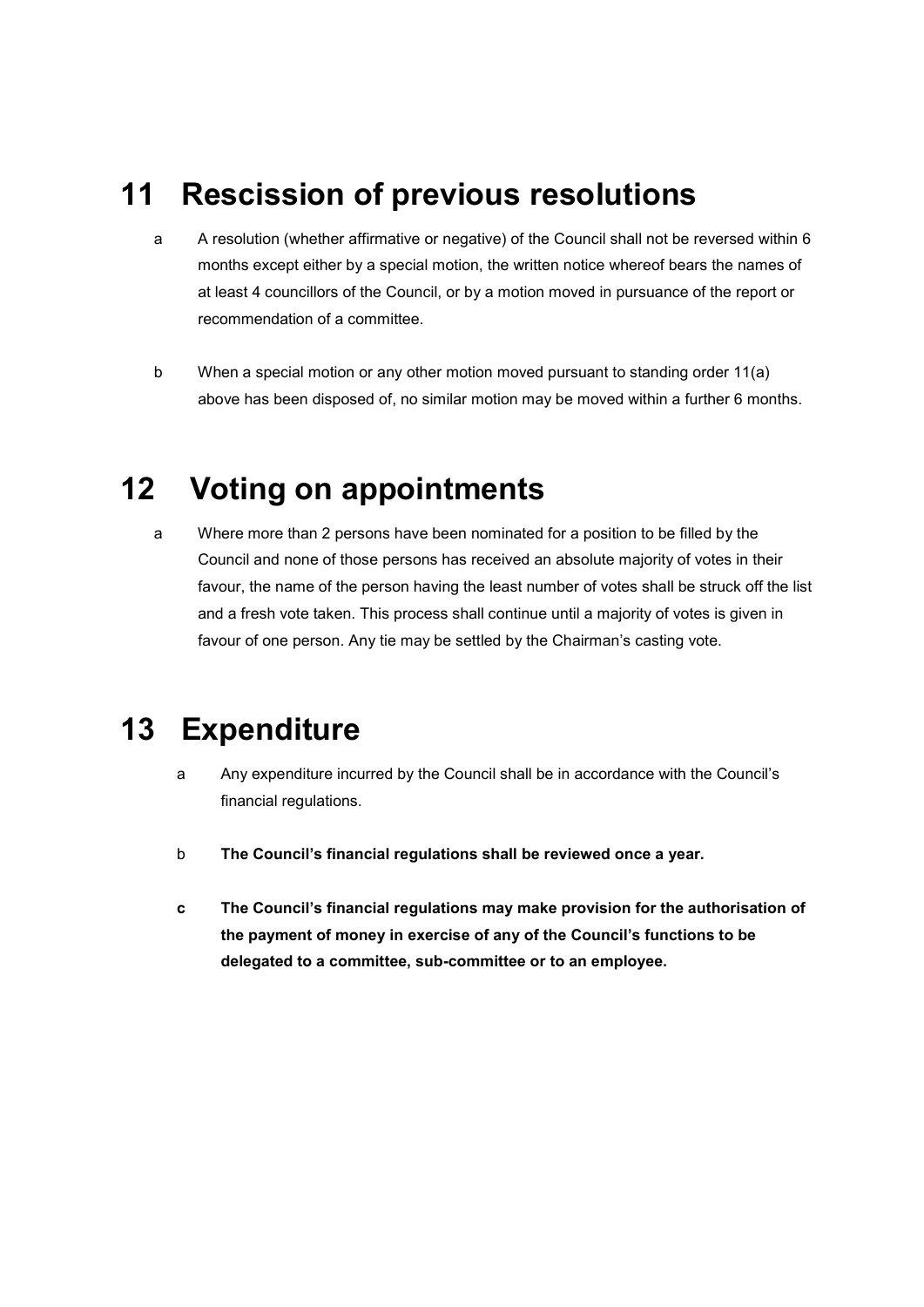## 14 Execution and sealing of legal deeds

#### See also standing order 5(a)(xvi) above

a A legal deed shall not be executed on behalf of the Council unless the same has been authorised by a resolution.

In accordance with a resolution made under standing order 14(a) above, any two members of the Council, may sign, on behalf of the Council, any deed required by law and the Proper Officer shall witness their signatures.

### 15 Committees

#### See also standing order 1 above

- a The Council may, at its annual meeting, appoint standing committees and may at any other time appoint such other committees as may be necessary, and:
	- i. shall determine their terms of reference;
	- ii. may permit committees to determine the dates of their meetings;
	- iii. shall appoint and determine the term of office of councillor or non-councillor members of such a committee (unless the appointment of non-councillors is prohibited by law) so as to hold office no later than the next annual meeting;
	- iv. may appoint substitute councillors to a committee whose role is to replace ordinary councillors at a meeting of a committee if ordinary councillors of the committee have confirmed to the Proper Officer 3 days before the meeting that they are unable to attend;
	- v. an ordinary member of a committee who has been replaced at a meeting by a substitute member (in accordance with standing order 15(a)(iv) above) shall not be permitted to participate in debate or vote on business at that meeting and may only speak during any public participation session during the meeting;
	- vi. may in accordance with standing orders, dissolve a committee at any time.

### 16 Sub-committees

See also standing order 1 above

a Unless there is a Council resolution to the contrary, every committee may appoint a subcommittee whose terms of reference and members shall be determined by resolution of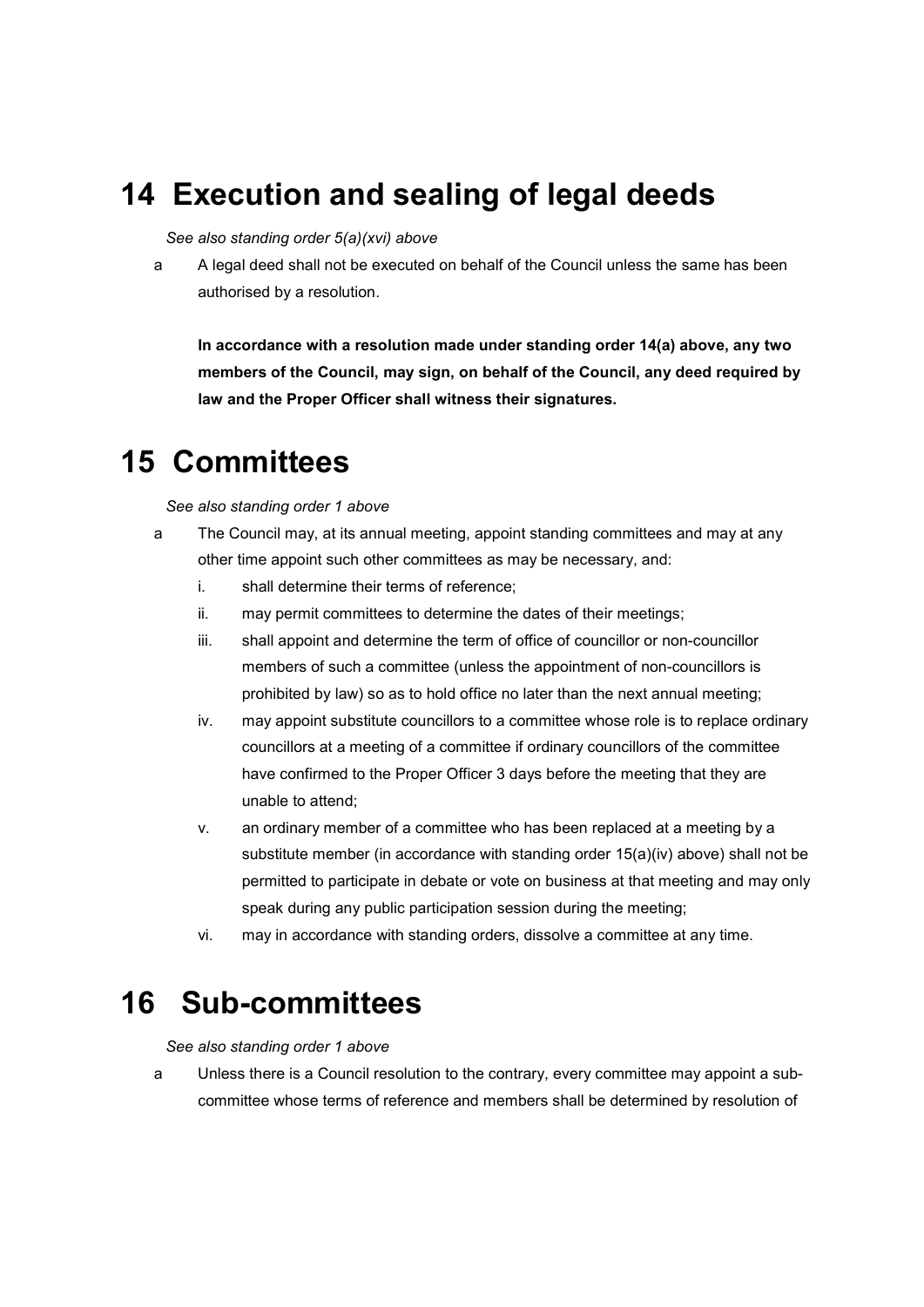the committee.

### 17 Extraordinary meetings

See also standing order 1 above

- a The Chairman of the Council may convene an extraordinary meeting of the Council at any time.
- b If the Chairman of the Council does not or refuses to call an extraordinary meeting of the Council within 7 days of having been requested to do so by two councillors, those two councillors may convene an extraordinary meeting of the Council. The statutory public notice giving the time, venue and agenda for such a meeting must be signed by the two councillors.
- c The Chairman of a committee (or a sub-committee) may convene an extraordinary meeting of the committee or sub-committee at any time.

# 18 Advisory committees

#### See also standing order 1 above

- a The Council may appoint advisory committees comprised of a number of councillors and non-councillors.
- b Advisory committees and any sub-committees may consist wholly of persons who are non-councillors.

### 19 Accounts and Financial Statement

- a All payments by the Council shall be authorised, approved and paid in accordance with the Council's financial regulations, which shall be reviewed at least annually.
- b The Responsible Financial Officer shall supply to each councillor as soon as practicable after 31 March, 30 June, 30 September and 31 December in each year a statement summarising the Council's receipts and payments for the each quarter and the balances held at the end of a quarter. This statement should include a comparison with the budget for the financial year. A Financial Statement prepared on the appropriate accounting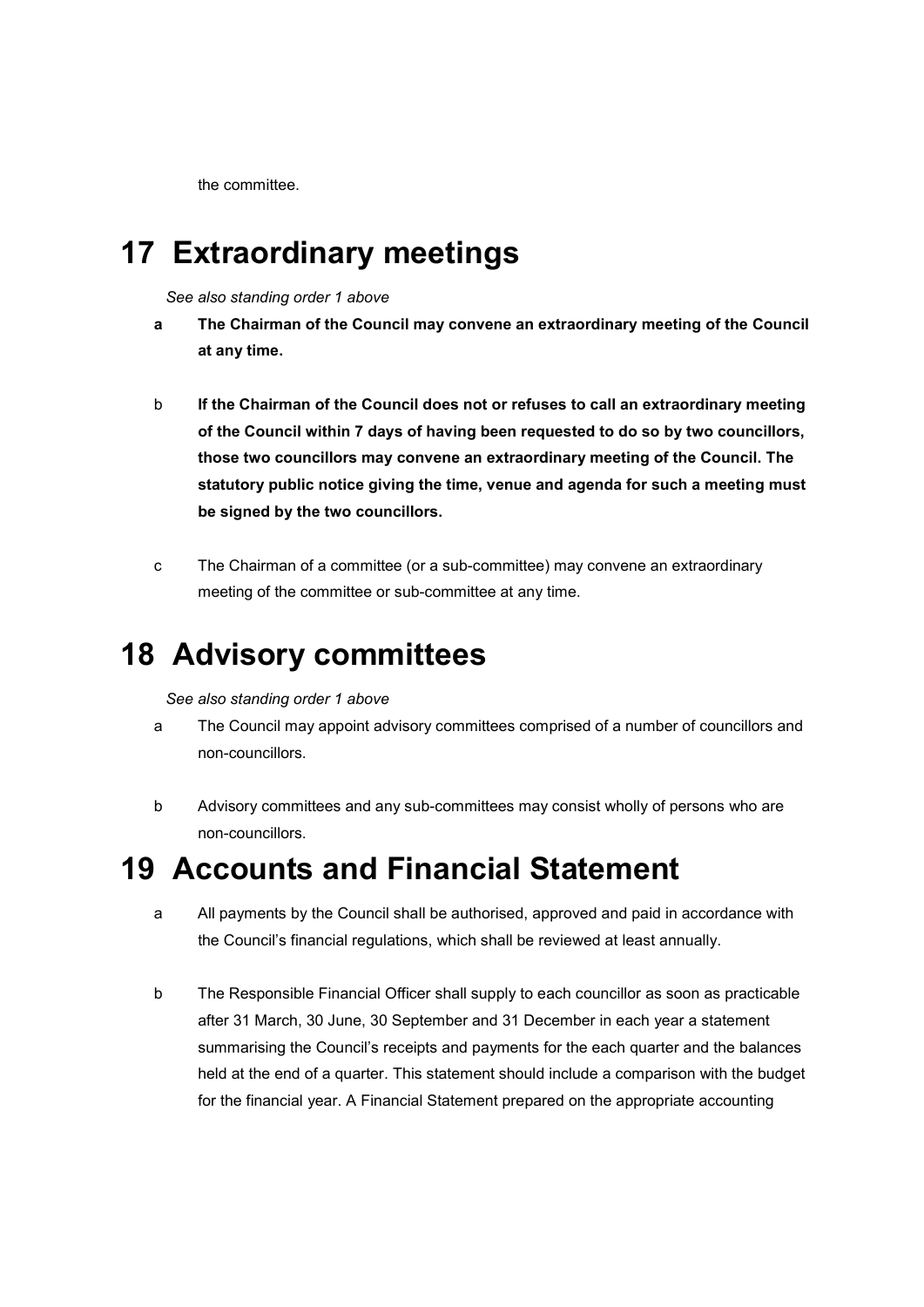basis (receipts and payments, or income and expenditure) for a year to 31 March shall be presented to each councillor before the end of the following month of May. The Statement of Accounts of the Council (which is subject to external audit), including the annual governance statement, shall be presented to Council for formal approval before 30 June.

### 20 Estimates/precepts

- a The Council shall approve written estimates for the coming financial year at its meeting before the end of January.
- b Any committee desiring to incur expenditure shall give the Proper Officer a written estimate of the expenditure recommended for the coming year no later than December.

## 21 Canvassing of and recommendations by councillors

- a Canvassing councillors or the members of a committee or sub-committee, directly or indirectly, for appointment to or by the Council shall disqualify the candidate from such an appointment. The Proper Officer shall disclose the requirements of this standing order to every candidate.
- b A councillor or a member of a committee or sub-committee shall not solicit a person for appointment to or by the Council or recommend a person for such appointment or for promotion; but, nevertheless, any such person may give a written testimonial of a candidate's ability, experience or character for submission to the Council with an application for appointment.
- c This standing order shall apply to tenders as if the person making the tender were a candidate for an appointment.

### 22 Inspection of documents

a Subject to standing orders to the contrary or in respect of matters which are confidential,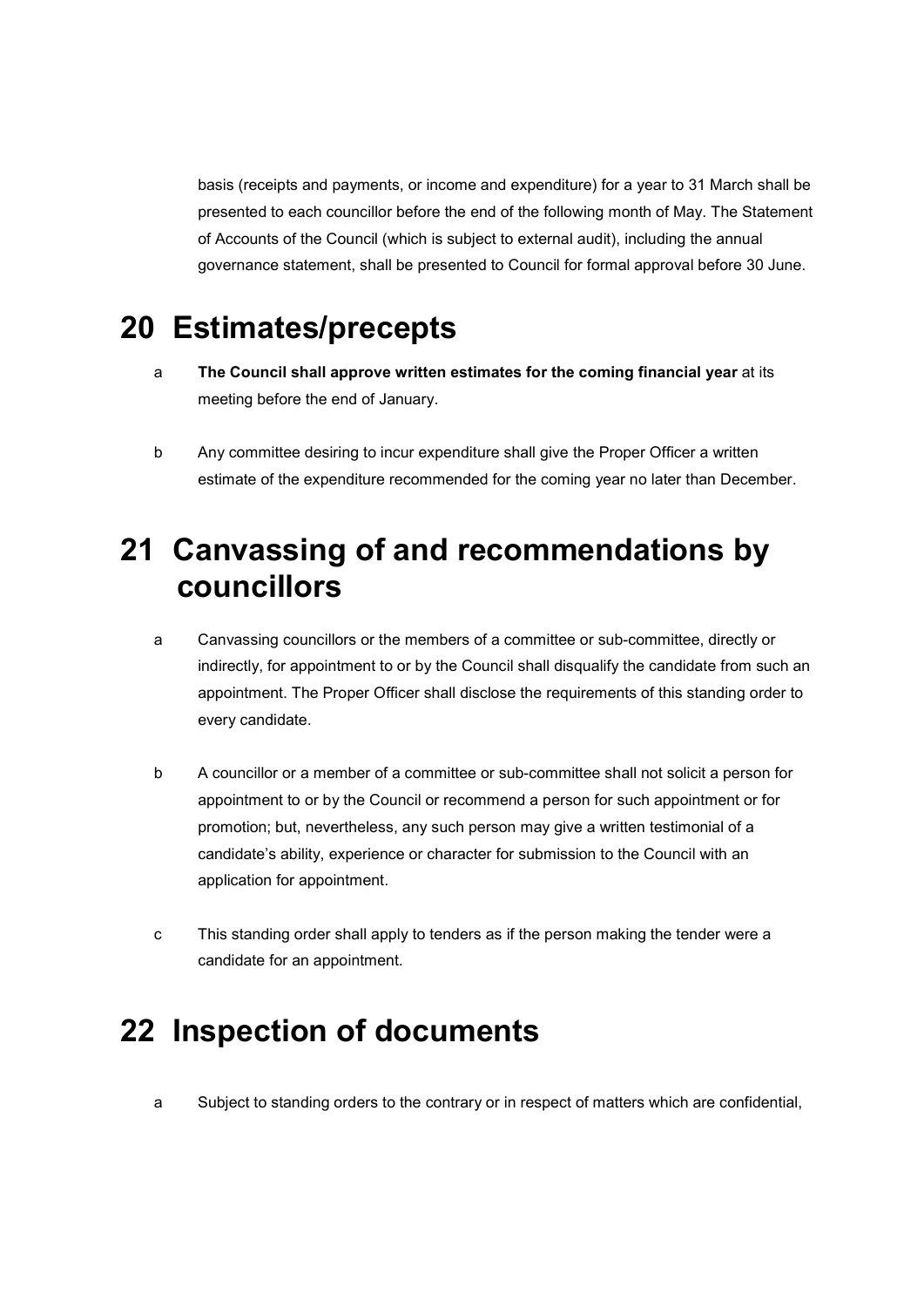a councillor may, for the purpose of his official duties (but not otherwise), inspect any document in the possession of the Council or a committee or a sub-committee, and request a copy for the same purpose. The minutes of meetings of the Council, its committees or sub-committees shall be available for inspection by councillors.

### 23 Unauthorised activities

- a Unless authorised by a resolution, no individual councillor shall in the name or on behalf of the Council, a committee or a sub-committee:
	- i. inspect any land and/or premises which the Council has a right or duty to inspect; or
	- ii. issue orders, instructions or directions.

### 24 Confidential business

- a Councillors [Wales: and employees] shall not disclose information given in confidence or which they believe, or ought to be aware is of a confidential nature.
- b A councillor in breach of the provisions of standing order 24(a) above may be removed from a committee or a sub-committee by a resolution of the Council.

### 25 Power of well-being (England)

- a Before exercising the power to promote well-being, a meeting of the full Council shall have passed a resolution to confirm it has satisfied the prescribed statutory criteria required to qualify as an eligible parish council.
- b The Council's period of eligibility begins on the date that the resolution under standing order 25 (a) above was made and expires on the day before the annual meeting of the Council that takes place in a year of ordinary elections.
- c After the expiry of its preceding period of eligibility, the Council continues to be an eligible council solely for the purpose of completing any activity undertaken in the exercise of the power to promote well-being which was not completed before the expiry of the Council's preceding period of eligibility referred to in standing order 25(b) above.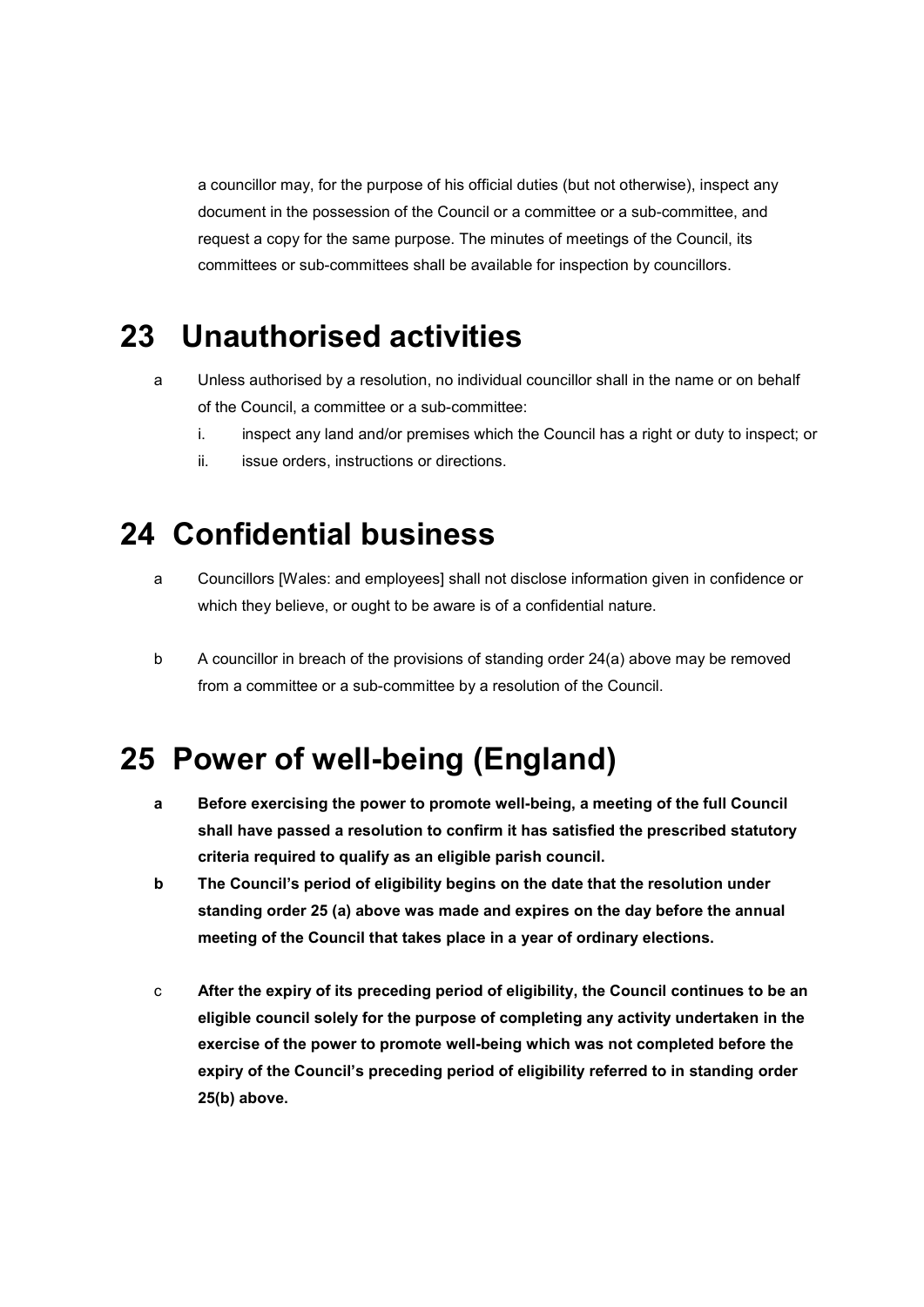# 26 Freedom of Information Act 2000

a All requests for information held by the Council shall be processed in accordance with the Council's policy in respect of handling requests under the Freedom of Information Act 2000.

### 27 Relations with the press/media

- a All requests from the press or other media for an oral or written statement or comment from the Council shall be processed in accordance with the Council's policy in respect of dealing with the press and/or other media.
- b In accordance with the Council's policy in respect to dealing with the press and/or other media, councillors shall not, in their official capacity, provide oral or written statements or written articles to the press or other media.

## 28 Liaison with District and County or Unitary Councillors

- a An invitation to attend a meeting of the Council shall be sent, together with the agenda, to the councillor of the District and County or Unitary Council [in Wales: County Borough and County Council] representing its electoral ward.
- b Unless the Council otherwise orders, a copy of each letter sent to the District or County or Unitary Council [in Wales: County Borough and County Council] shall be sent to the District or County or Unitary Council [in Wales: County Borough and County Council] councillor representing its electoral ward.

# 29 Financial matters

- a The Council shall consider and approve financial regulations drawn up by the Responsible Financial Officer, which shall include detailed arrangements in respect of the following:
	- i. the accounting records and systems of internal control;
	- ii. the assessment and management of financial risks faced by the Council;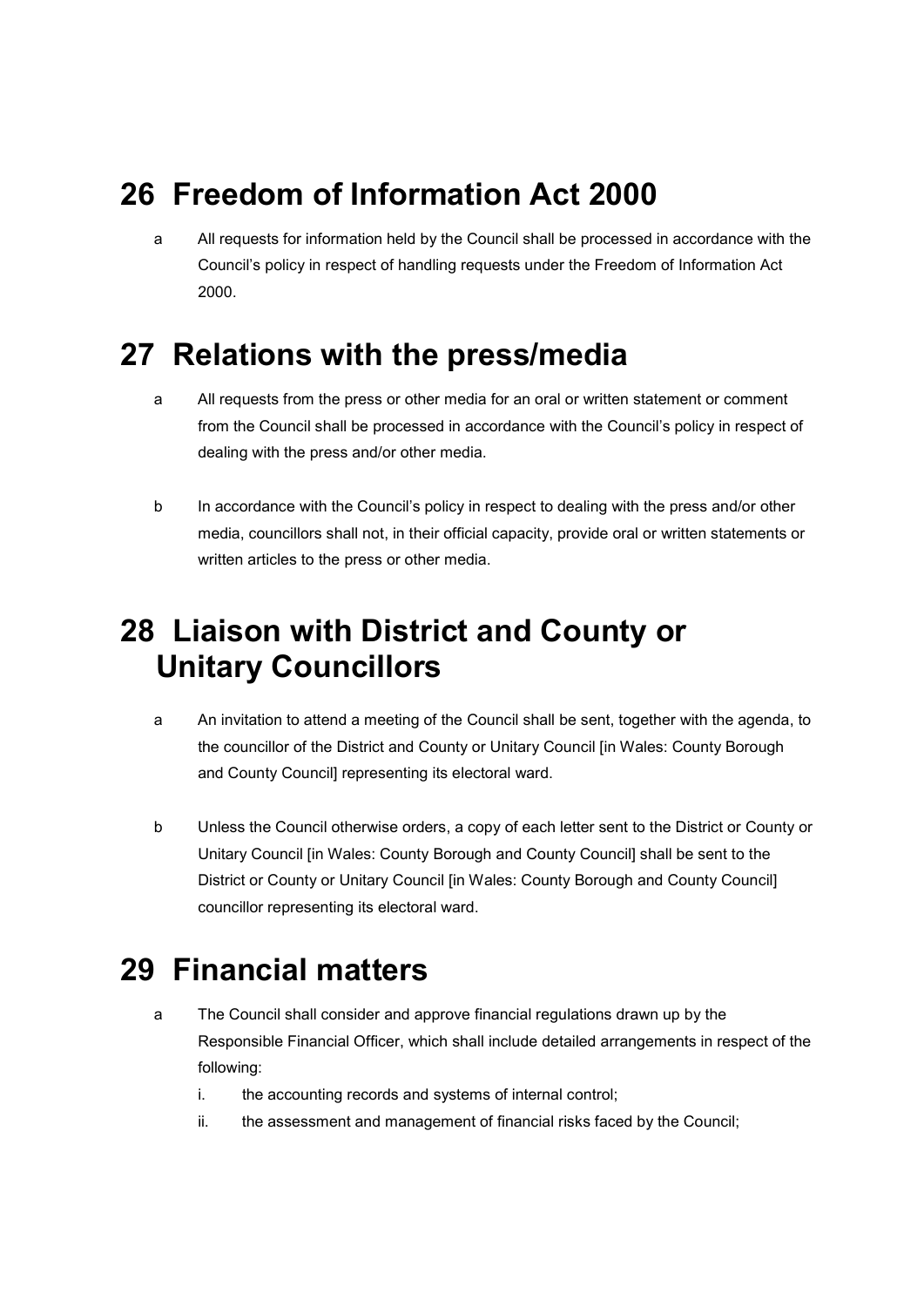- iii. the work of the Internal Auditor and the receipt of regular reports from the Internal Auditor, which shall be required at least annually;
- iv. the inspection and copying by councillors and local electors of the Council's accounts and/or orders of payments;
- v. procurement policies (subject to standing order 30(b) below) including the setting of values for different procedures where the contract has an estimated value of less than £60,000.
- b Any proposed contract for the supply of goods, materials, services and the execution of works with an estimated value in excess of [£60,000] shall be procured on the basis of a formal tender as summarised in standing order 30(c) below.
- c Any formal tender process shall comprise the following steps:
	- i. a public notice of intention to place a contract to be placed in a local newspaper;
	- ii. a specification of the goods, materials, services and the execution of works shall be drawn up;
	- iii. tenders are to be sent, in a sealed marked envelope, to the Proper Officer by a stated date and time;
	- iv. tenders submitted are to be opened, after the stated closing date and time, by the Proper Officer and at least one member of the Council;
	- v. tenders are then to be assessed and reported to the appropriate meeting of Council or Committee.
- d Neither the Council, nor any committee, is bound to accept the lowest tender, estimate or quote.
- e Where the value of a contract is likely to exceed £138,893 (or other threshold specified by the Office of Government Commerce from time to time) the Council must consider whether the Public Contracts Regulations 2006 (SI No.5, as amended) and the Utilities Contracts Regulations 2006 (SI No. 6, as amended) apply to the contract and, if either of those Regulations apply, the Council must comply with EU procurement rules.